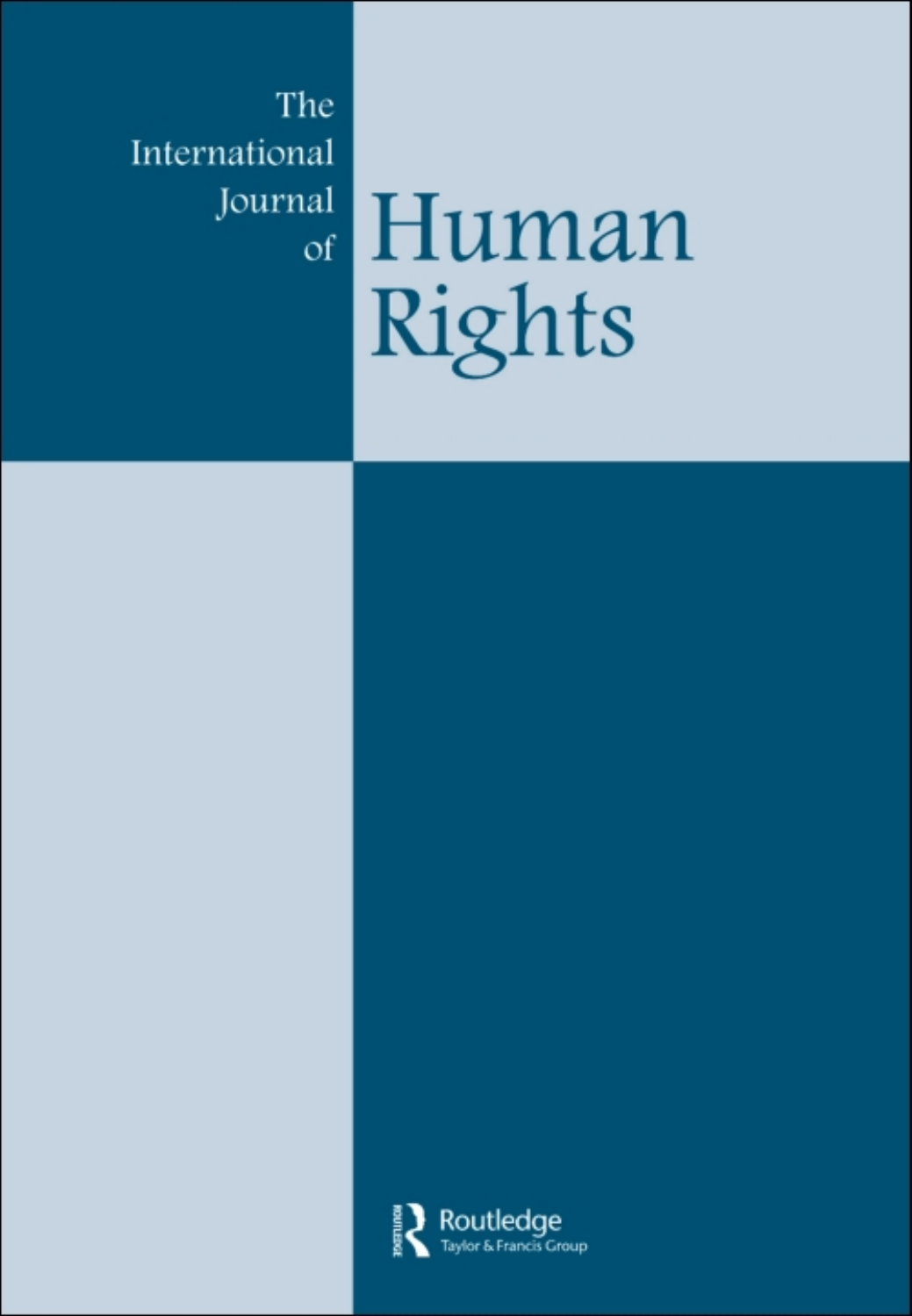This article was downloaded by: [Mohallem, Michael Freitas] On: 4 May 2011 Access details: Access Details: [subscription number 937266750] Publisher Routledge Informa Ltd Registered in England and Wales Registered Number: 1072954 Registered office: Mortimer House, 37- 41 Mortimer Street, London W1T 3JH, UK



To cite this Article Mohallem, Michael Freitas(2011) 'Immutable clauses and judicial review in India, Brazil and South Africa: expanding constitutional courts' authority', The International Journal of Human Rights, 15: 5, 765 — 786 To link to this Article: DOI: 10.1080/13642987.2011.572703 URL: <http://dx.doi.org/10.1080/13642987.2011.572703>

# PLEASE SCROLL DOWN FOR ARTICLE

Full terms and conditions of use: <http://www.informaworld.com/terms-and-conditions-of-access.pdf>

This article may be used for research, teaching and private study purposes. Any substantial or systematic reproduction, re-distribution, re-selling, loan or sub-licensing, systematic supply or distribution in any form to anyone is expressly forbidden.

The publisher does not give any warranty express or implied or make any representation that the contents will be complete or accurate or up to date. The accuracy of any instructions, formulae and drug doses should be independently verified with primary sources. The publisher shall not be liable for any loss, actions, claims, proceedings, demand or costs or damages whatsoever or howsoever caused arising directly or indirectly in connection with or arising out of the use of this material.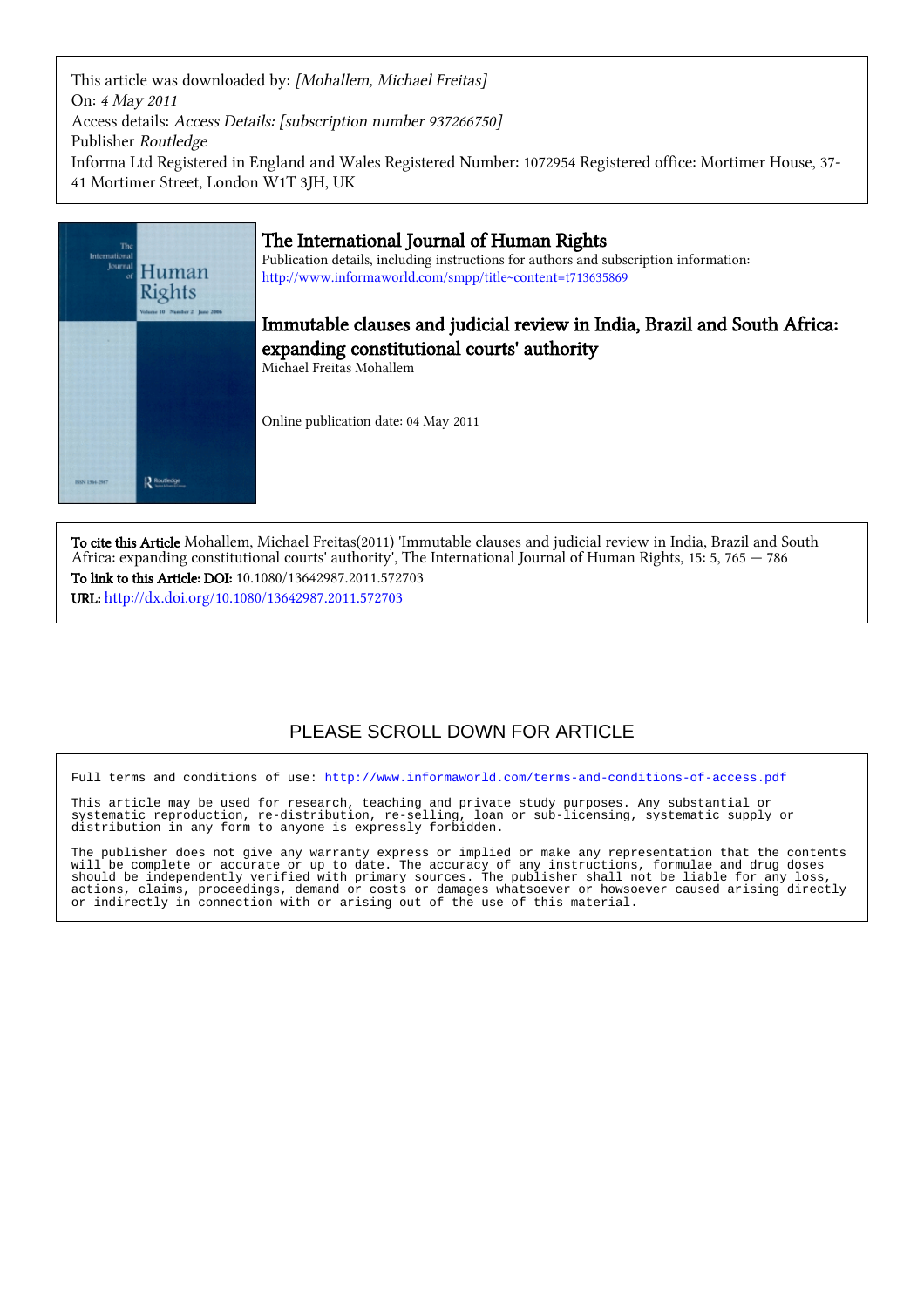## Immutable clauses and judicial review in India, Brazil and South Africa: expanding constitutional courts' authority

Michael Freitas Mohallem<sup>∗</sup>

,

The development of immutable constitutional rights in India, Brazil and South Africa (IBSA) is an historical response to violence and oppression. Such rigidity, however, institutes a deep distrust of the legislature and the sovereignty of future generations, unbalancing the delicate democratic stability supporting the system of judicial review. This article discusses the lively jurisprudence of IBSA and notes that the courts adopt the formal shielding of the immutability theory selectively and not homogeneously if compared with each other when they are confronted with critical issues for the parliament and the executive. Nevertheless, it is contended that, as to the judiciary's institutional power and prerogatives, all IBSA's constitutional courts overall embrace activist interpretation based on immutable clauses to extend their jurisdiction and entrench their power over the other branches of government.

Keywords: India; Brazil; South Africa; constitutionalism; immutable clauses; judicial review; social rights; judicial activism

## 1. Introduction

The conception of 'constitutionalism' as a 'system that establishes individual legal rights that the dominant legislature does not have the power to override or compromise' has never found harmony in the paradox of its dual commitment:<sup>1</sup> as much as it idealises a government ultimately ruled by law, it is deeply committed with the democratic principle of a government guided by acts of the people.<sup>2</sup> Such predicament gives origin to two contrasting views relating to the legitimacy of the exercise of political power. On the one hand the 'rights foundationalist'<sup>3</sup> view of constitutionalism supports the extension of the neutral power of law, on the other hand the democratic view puts emphasis on the concern with the source of power. Those views are reflected in the pendular tensions between limiting and strengthening the powers of the political or judicial branches of government.

This intrinsic constitutional dilemma, defined as the counter-majoritarian difficulty, is particularly evident in legal systems in which the judicial branch, as the last authority to interpret the constitution and enforce the rule of law, has the prerogative to overrule unconstitutional acts of the executive and legislative branches through judicial review.<sup>4</sup> The legislative branch may yet retain the possibility to amend the constitution and force different interpretations by the judiciary. In India, Brazil and South Africa (IBSA) the constituent power and jurisprudential development created immutable constitutional norms by placing them beyond the reach of any parliamentary majority, exacerbating the

ISSN 1364-2987 print/ISSN 1744-053X online  $\odot$  2011 Taylor & Francis DOI: 10.1080/13642987.2011.572703 http://www.informaworld.com

<sup>∗</sup>Email: m.mohallem@ucl.ac.uk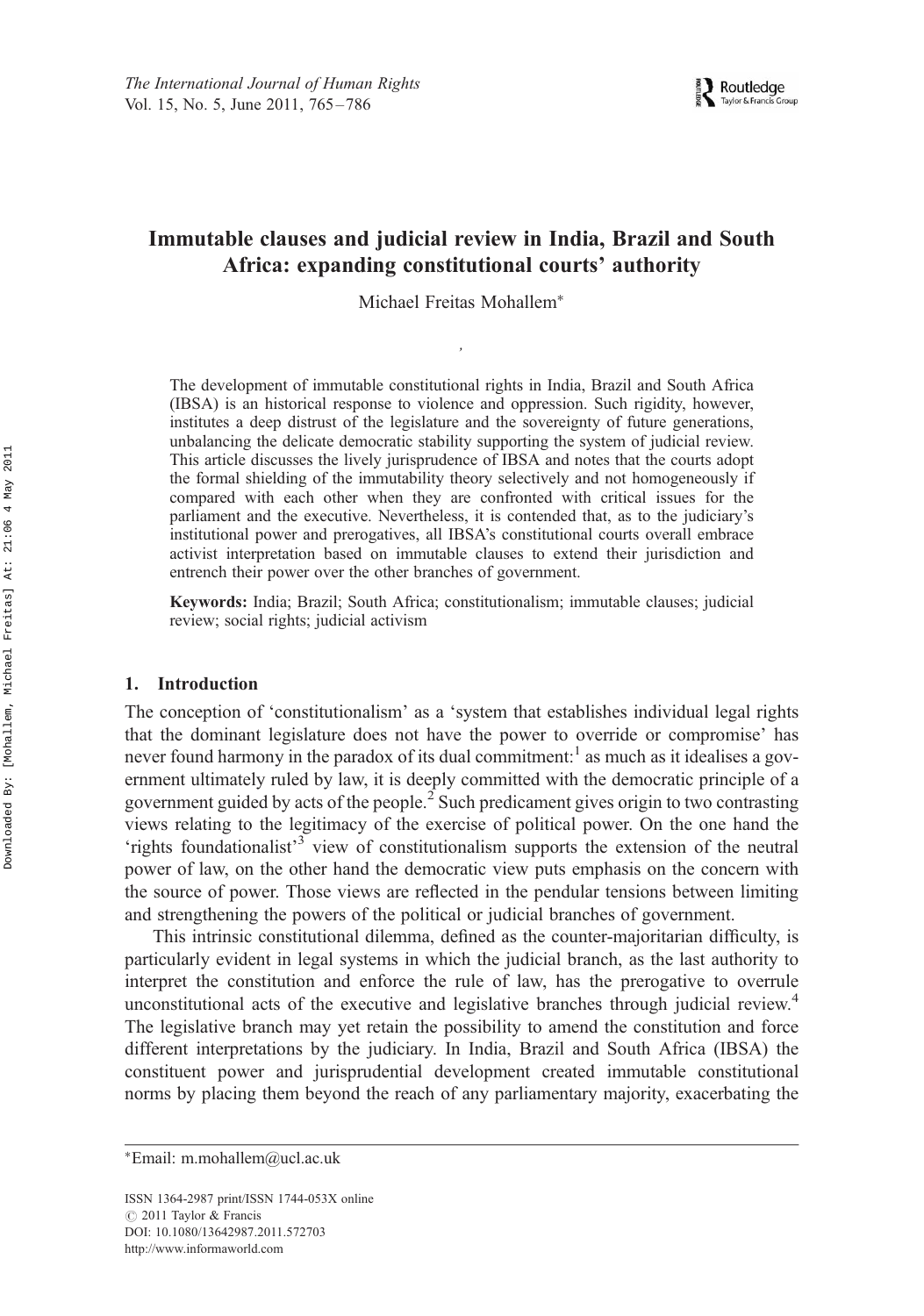counter-majoritarian features of the constitutions. Some scholars contend that the simple rigidity of strong judicial review<sup>5</sup> (according to which rulings are theoretically reversible only by constitutional amendment) suffices to expose the undemocratic shield against political deliberation by distracting society from the 'real issues at stake when citizens disagree about rights'. <sup>6</sup> It is argued that it also impinges an insuperable problem of political illegitimacy by substituting the popular high deliberation of principles for the 'voting among a small number of unelected and uncountable judges'.<sup>7</sup>

The jurisprudence of IBSA illustrates the lively debate surrounding rights enforcement, especially when critical issues for the parliament and the executive are at stake – such as electoral matters, federative and intra-branches repartition of competences and the revision of resource allocation. The intervention of the judiciary in the once inviolable mission of the democratic branches raises public debate in any democracy.<sup>8</sup> The particular feature in IBSA is that the judiciary is endowed with a robust mechanism of judicial review, supported by the invulnerability of core constitutional norms and by high levels of judicial independence.

Other similarities stimulate this comparative analysis. In IBSA constitutionalism is a product of intense social support, consequent to the fall of authoritarian and non-democratic governments. Respectively, the achievement of independence from colonial mandate, the democratic overpower of a military dictatorship and the defeat of the regime of racial apartheid have undoubtedly influenced many aspects of the new constitutions of IBSA. The popular support is also the cause of the euphoric positivation of rights into extensive constitutional documents. In addition, IBSA face serious basic social problems aggravated by the extreme inequality in the distribution of resources, which make the realisation and enforcement of even basic rights a challenge. Nonetheless, IBSA countries exercise strategic and increasing political influence in their continents, and show a high commitment to the respect of the rule of law.

In effect these affinities, together with shared political interests, have concretised in the creation of the IBSA (India, Brazil and South Africa) Dialogue Forum, a diplomatic group with the purpose of examining themes on the international agenda and those of mutual interest.<sup>9</sup> As stated in the founding document, the Brasilia Declaration, IBSA recognises the importance of the dialogue amongst 'developing nations and countries of the South', and priority is given to the 'promotion of social equity and inclusion, by implementing effective policies...to promote food security, health, social assistance, employment, education, human rights and environmental protection'.<sup>10</sup> The dialogue was accompanied in the academic sphere by a comparative research project aimed to analyse the effectiveness of constitutional courts with respect to the promotion of human rights in each country. $^{11}$ 

Inside this frame of reference, this article assesses the constitutions, jurisprudence, domestic doctrinal debate and the main literature on judicial review relating to IBSA. Thus, in the first section I evaluate the theoretical background of the judicial review and immutable clauses debates, referring to the discussed constitutions. I argue that immutable clauses fracture the already fragile balance of judicial review by taking away from the parliament all resources to reinterpret immutable rights, and leaving such prerogative under the exclusive authority of the judiciary. The following three sections explore the jurisprudence of IBSA. I discuss a brief selection of relevant cases of each state and examine the jurisprudential construction of the basic structure doctrine in India, the development of the immutable constitutional principles in South Africa and the amplification of the scope of the Brazilian cláusulas pétreas (petrified clauses). These sections also outline the foundations for the substantial power allocated to the judiciary branch in IBSA countries, namely, the wide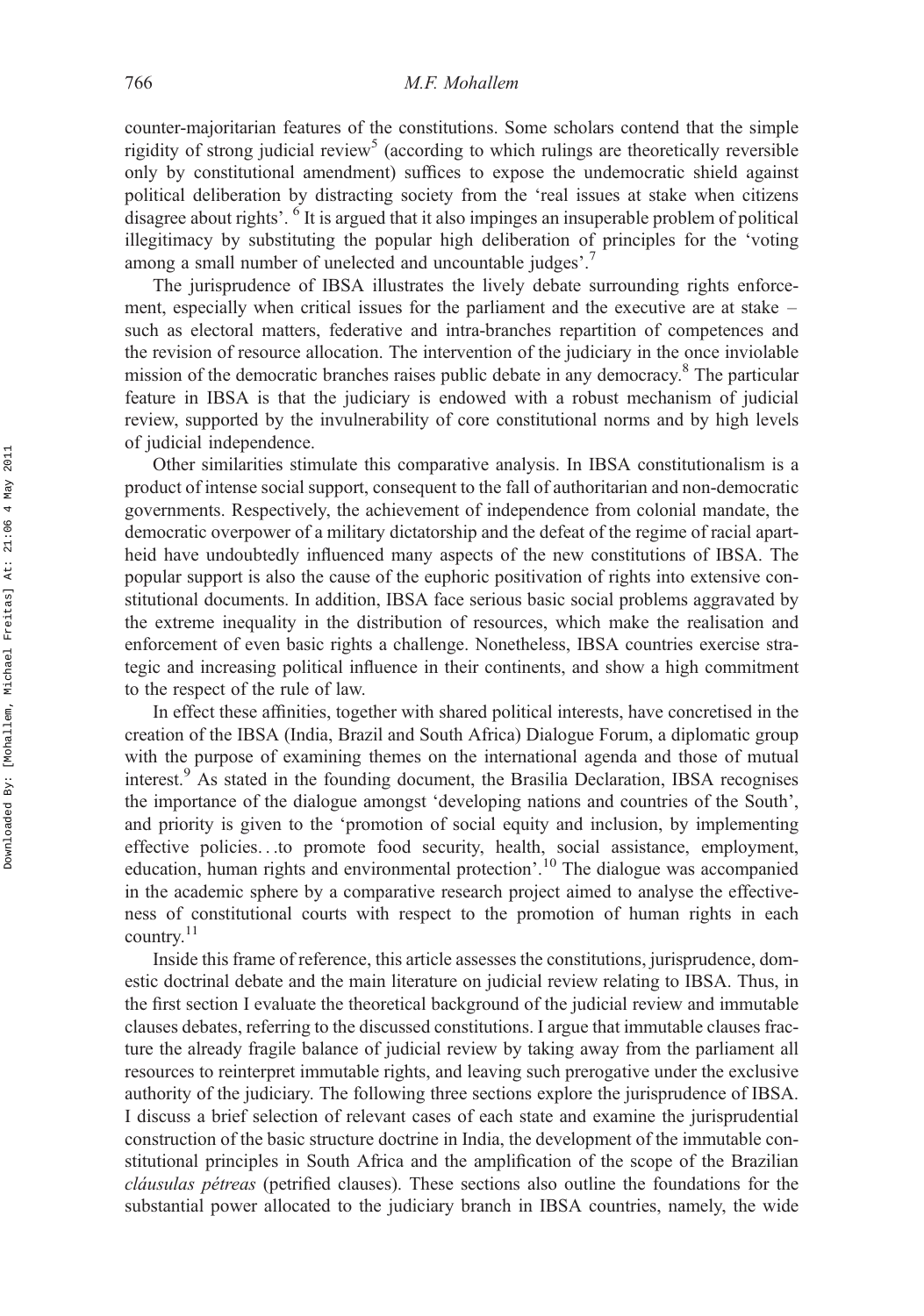constitutional jurisdictions, the mechanisms to initiate judicial review and the strong judicial independence.

The last part of this article is devoted to discussing the extent to which the immutability theory guarantees more effective enforcement of constitutional rights. I argue that the courts in IBSA, despite the unbalanced share of power and the extensive constitutional mandate that they uniformly enjoy, adopt the formal shielding of the immutability theory selectively and not homogeneously between each other when issues critical for the parliament and the executive are at stake. Nevertheless, when it comes to cases challenging the institutional role of the judiciary and power of judicial review, all IBSA's constitutional courts embrace activist interpretation to preserve the large scope of their jurisdiction.

## 2. Immutable constitutional clauses: radicalisation of the counter-majoritarian difficulty

The term 'constitution' has multiple meanings, but it usually comprehends the idea of a basic law or a law of lawmaking in which the state, the basic rules of the democratic game and its acceptable exceptions are defined. From the early nineteenth century until the late twentieth, there were mainly two methods of imposing constitutional limits on the government's actions: either the British model of parliamentary supremacy, limited by institutional constraints, or the American model, which places the judiciary branch outside the range of political disputes. The former method decayed with the process of amplification and the democratisation of politics followed by the consequent decline of the role of the traditional social elites, which led to a general preference for the model of judicial review. The American model became increasingly influent in modern constitutionalism, and by the mid-1960s, most new constitutions had some form of judicial review.12

In addition to the judicial review mechanism, some forms of constitutional rigidity have also been frequently adopted, usually restricted to the protection of the principles of the republican and federative forms of state.<sup>13</sup> The wave of constitutionalism of post-Second World War diffused the custom of the constitutional intangibility clauses through constitutions of European countries in reconstruction and a wide range of new states emerging from colonial mandate. A larger step was taken by some states that extended the limitation of the power of constitutional reform to fundamental rights. This was the case of the Czech Republic (1992), Namibia (1990), Greece (1975), Turkey (1982), Portugal (1976) and Germany (1949).<sup>14</sup> As a result of a different process of democratisation, part of the former USSR republics, such as Romania, Ukraine and Bulgaria, also incorporated individual rights protection, endowing them with immutability.<sup>15</sup> The common aspect present in the above-mentioned constitutions is the allocation of the superconstitutional status to civil and political rights, the exercise of which is not expensive as the implementation of social rights demands.

Brazilian, Indian and South African constitutions, conversely, have expanded the guarantees of immutable clauses to the socio-economic rights that are enshrined in their constitutions, as it is discussed below. Therefore, since judicial review of socio-economic rights is likely to provoke friction between the executive and the judiciary,<sup>16</sup> it is inevitable that IBSA countries are affected by the legitimacy debate of having resource allocation decided by unelected judiciary 'whose membership is usually comprised of individuals from national socio-economic elites' and not by the elected and accountable political representatives.<sup>17</sup>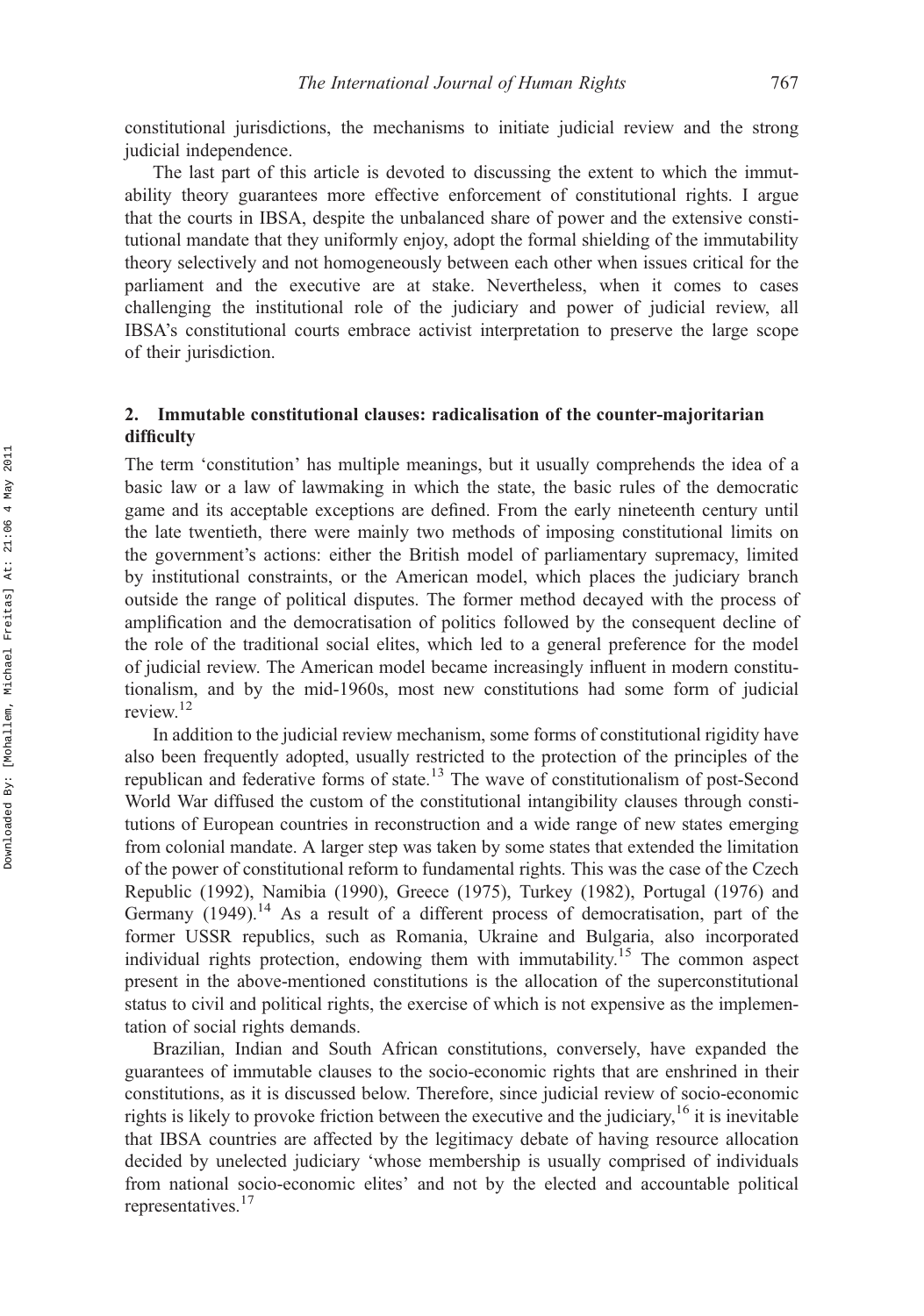#### 2.1 The difficulties with constitutional rigidity

Although a fundamental norm, the constitution of a democratic state is also a law, and the product of a legislative process defined by the elected majority of a constitutional assembly. Besides the essential difference that the original deliberation process is not restrained by any higher norm, there is no reason or justification for giving a higher status to the parliament's understandings in the moment of constitutional creation than to the subsequent legislatures, equally elected and accountable. If so, why do elected members of parliaments, in states with partially immutable constitutions, accept the limitation imposed by a previous but equally democratic group of elected representatives? Michel Troper identifies weaknesses in the theory that sees the immutability as an acceptable limitation of legislative power:

If one believes that the majority is not in fact capable of respecting the rights of the minority, how can we believe that the constitution, itself adopted by a majority, is founded on a respect for fundamental rights and strives to protect minority?<sup>18</sup>

Troper concludes that the common idea that places judicial review as a necessary instrument to protect fundamental values by limiting democracy is 'only a variant of the more general idea that law should replace politics'.<sup>19</sup> Jeremy Waldron also critically evaluates the perspective of embodying rights in a rigid constitution. Both Waldron and Troper underline the mistrust that the preference for rigid constitutions allocated on the future legislators, whom are accordingly seen as prone to be 'wrong-headed' or 'ill-motivated'. Waldron also criticises the bias for rigid constitutions as opportunistic for purposes of 'self-assurance': thereby, the proponent believes his convictions are 'really a matter of fundamental right and he captured it adequately in the particular formulation' of the norm set to become eternal.<sup>20</sup>

In fact it is noted that there is a continuous circularity between people, sovereignty and constitutions. Constitutions entrench people-sovereignty, while the respect and acceptability by future generations of a past constitutional agreement arguably depends on a rational identification by the people with its content. According to Holmes and Sunstein, '[i]f the constitution does not help current citizens to solve their problems and achieve their aims, it will and should have little appeal, no matter how great the supermajority that originally ratified it'.<sup>21</sup> Therefore, the idea of a sacred norm is not achievable by simply theorising an abstract moment of legal illumination, as if the constitutional process would be a social contract of which the citizens are an atemporal part. Holmes and Sunstein's reasoning implies two important ideas: constitutions are neither perfect nor should them be eternal, and 'amendments and changes in interpretation [are] designed to reflect the development of refined public opinion'.<sup>22</sup>

To argue the necessity of modification is not to say that the whole constitution should be regarded as perishable. Constitutional positivation of civil, political, social and economical rights is precisely an attempt to situate distinguished rights and principles above the deliberative branches of state, periodically influenced by political disputes. Hence, the rigidity of constitutional amendment captures the essence of this fine balance by protecting fundamental rights in a different and qualified level, at the same time that it allows modification of those same protected rights or principles if a higher agreement is democratically achieved. The same cannot be said about the immutable clauses. There are two *prima facie* difficulties arising from the system of judicial review in legal systems centred on immutable constitutional norms: one is related to the temporal aspect, which is the limitation of present people's political choices by the deliberation held in the past, configured by a specific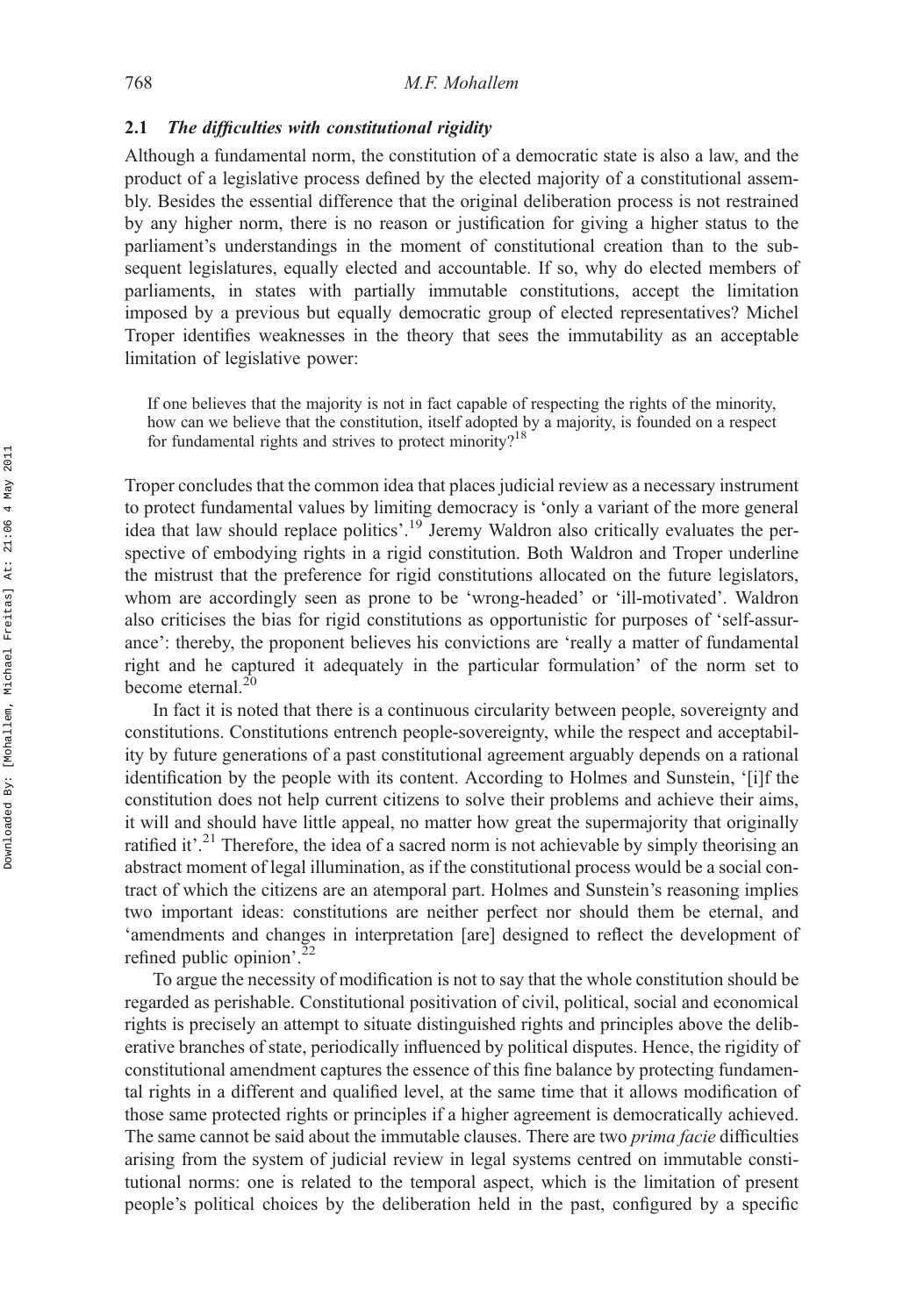majority that no longer exists, and the other relates to courts' exclusive faculty of interpretation of immutable clauses with no counterbalanced power of constitutional amendment.

Oscar Vilhena Vieira identifies the protection of human dignity and the entrenchment of democracy as the purpose of material limitation to the power of amendment. Accordingly, the restrictions are 'self-binding or pre-compromising mechanisms chosen by the popular sovereignty to protect itself against its own passions and weaknesses<sup>'23</sup> But 'protect itself', even if not morally problematic for the living generation, 'certainly does not entail that it is not morally problematic for us to tie someone else's hands' in the future.<sup>24</sup> Nonetheless, Vieira punctuates that the immutable or superconstitutional clauses cannot be taken as a simple fact of power and they should be restricted to the principles and rights establishing 'an authentic reservoir of constitutional justice'.<sup>25</sup> Although he concludes that superconstitutional clauses are not undemocratic, he realises the necessity, under this model, of developing an interpretive theory for constraining the field of discretion of the magistrates.

In the book Week Courts, Strong Rights, arguing for a 'new commonwealth model' of judicial review based on the Canadian dialogic system, Mark Tushnet copes with the difficulties of judicial review by graduating the systems in a spectrum delimited by maximum levels of weakness and strength of the constitutional amendment procedure.<sup>26</sup> Tushnet's premise is that disagreements between the legislatures and the courts typically involve reasonable differences about what the constitution's general or abstract terms mean and from this postulation he rejects strong-form judicial review or any system in which the legislatures are not allowed to 'respond to judicial decisions' before a conclusive response to the question.<sup>27</sup> His argument is based on the assumption that there is no 'intrinsic superiority' between judicial and executive reasonable interpretations.<sup>28</sup> Tushnet abandons the dualist concept that places the parliamentary sovereignty and the judicial review models in different tracks. His dialogic system preserves the ultimate parliamentary opinion and 'provides mechanisms for the people to respond to decisions that they reasonably believe mistaken that can be deployed more rapidly than the constitutional amendment or judicial appointment processes $^{22}$  His critique of strong-form systems is centred in their deficient comprehension of two basic features of modern constitutionalism: (i) abstractly described constitutional rights are always subject to reasonable disagreement; and (ii) both unchecked political processes and unchecked judicial power are imprecise in arriving at constitutional meanings.<sup>30</sup>

The argument held by Tushnet considers two paradigmatic models of judicial review: the American and the Westminster ones — and the possible variations in degree of strength in between. However, his argument downplays the difference of strong-form systems of judicial review and systems under the rule of immutable clauses and principles. There is a plausible reason for his disregard since the American constitution is synthetic, highly abstract and provides guiding principles for law making, which makes it nearly impossible to amend. The constitutional debate in America concerns interpretation and not constitutional amendment. $31$  In strong-form systems of judicial review, Tushnet argues, constitutional changes are possible via new interpretations by the courts (either by reconsideration or retirement of judges) but it is a long-term process.<sup>32</sup> He does not consider systems in which amendment procedures, although requiring high majorities, are relatively frequent. The model of constitution adopted in developing democracies such as in IBSA counts on the constitution's symbolic security to entrench, amid many fundamental norms, ordinary content with constitutional status. The constitutions of IBSA are exhaustive and analytic; they fully cover liberal rights and include economic, social and cultural rights as well as dealing with environmental and collective rights. In many cases, they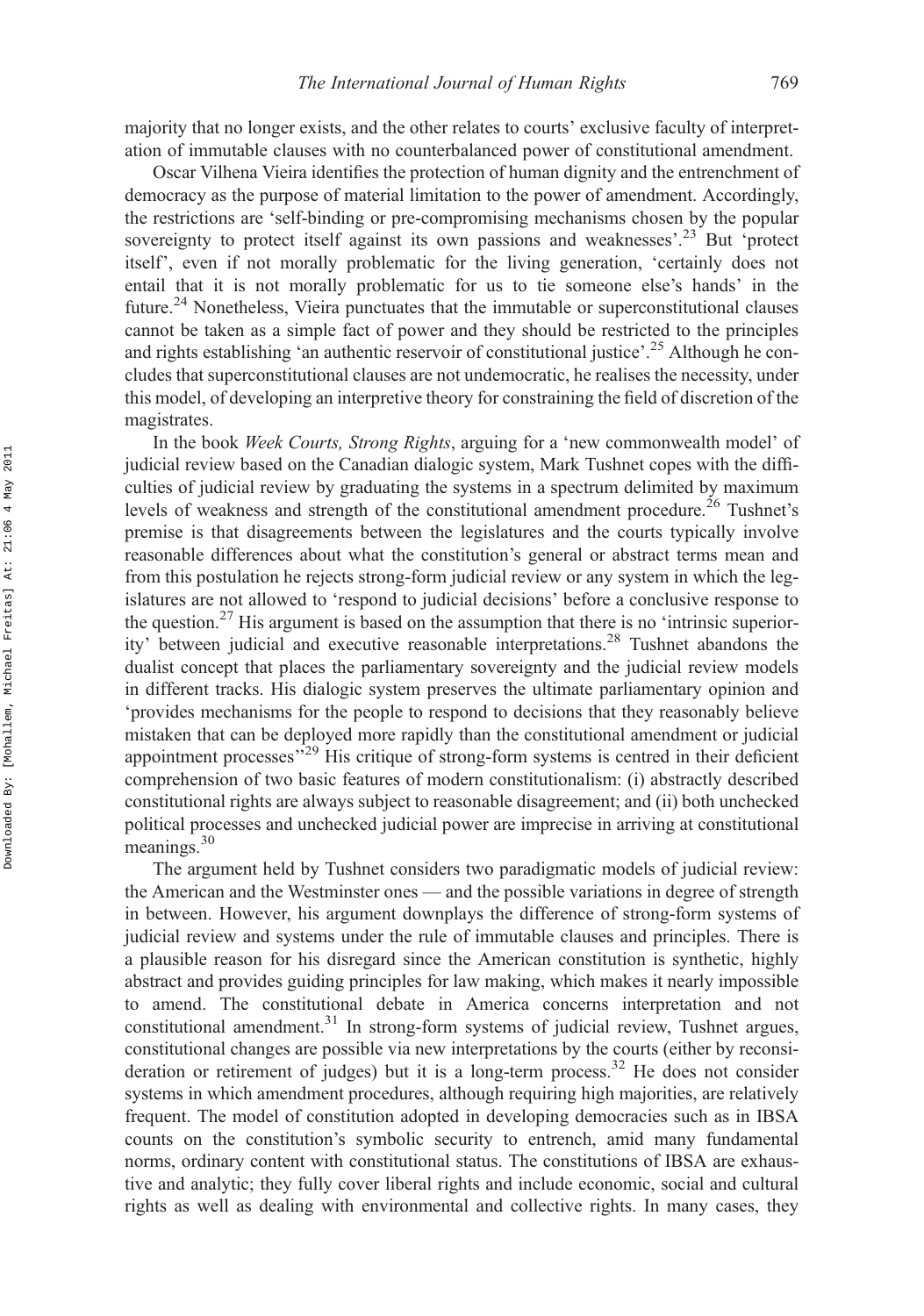expressively define the exceptions for the enforcement (typically a jurisprudential role) and level rights by the difficulty to amend them, involuntarily making the distinction of what really should be regarded as a constitutional matter.<sup>33</sup> Thus, in IBSA, constitutional amendment is as essential as amending legislation in other jurisdictions. Systems with extensive but amendable constitutions allow democratic dialogue through judicial review followed, if necessary, by constitutional amendment.<sup>34</sup> However, the balance is flawed when norms are solid against parliamentary will, but flexible for judicial interpretation.

### 3. Indian basic structure: trump for judicial review

India has a sui generis constitutional history characterised by a periodic sequence of constitutional crises whereby the higher institutions exercising constitutional power constrain each other through open confrontation and still subsequently collaborate to reconstruct the system of checks and balances. Besides, there are several aspects of the Indian Constitution which make it relevant to this article. I will focus the discussion on the jurisprudential evolution of the basic structure doctrine and its consequent impact on the judicial review, that is, the separation of powers and enforcement of the extensive Bill of Rights of the Indian Constitution.

Constitutionalism in India had an early trajectory of popular involvement and was mainly non-violent.<sup>35</sup> The result is the 'world's lengthiest, most complex Constitution, a mammoth document of more than 300 pages, with more than 370 articles'.<sup>36</sup> The Bill of Rights is named 'Fundamental Rights' and Article 13 gives them absolute preeminence over all laws in force before the promulgation of the Constitution; it also prohibits the enactment by the state of any law that abridges or eliminates them. This is the most explicit substantial restriction to law making, but this provision does not impose restriction on constitutional amendment. In fact, the Constitution authorises its amendment stating that '[n]otwithstanding anything in this Constitution, Parliament may in exercise of its constituent power amend by way of addition, variation or repeal any provision of this Constitution in accordance with the procedure laid down in this article'.<sup>37</sup>

Thus, the Constitution imposed stricter rules regarding the power of amendment of specific subjects, but not absolute restriction. Accordingly, for regular constitutional amendment, a majority consisting of two-thirds of the present members of each house and the assent of the president is required. A small number of articles may be amended by a simple majority.<sup>38</sup> If the amendment concerns the structure or extent of power of the Union, the Executive or the Judiciary, in addition to the majority of two-thirds, it is also necessary to receive ratification by the legislatures of not less than one-half of the states before it is sent to the presidential sanction.<sup>39</sup> Hence, a reasonable reading of the Constitution indicates the possibility of judicial review of all ordinary legislation and judicial review of constitutional amendments only when in breach of the formal rules (i.e. adequate initiative, vote by both Houses, minimum quorum according to the subject, etc.). This restrictive delegation of judicial review power is explained by the uncertainty shown during the works of the Constitutional Assembly. B.R. Ambedkar, a leader of the oppressed caste called the 'untouchables' who acted as chairman of the Constitution's drafting committee expressed concern with the dilemma of the final say in constitutional interpretation:

For myself I cannot altogether omit the possibility of a Legislature packed by party men making laws which may abrogate or violate what we regard as certain fundamental principles affecting the life and liberty of an individual. At the same time, I do not see how five or six gentleman ... can be trusted to determine which law is good and which law is bad.<sup>40</sup>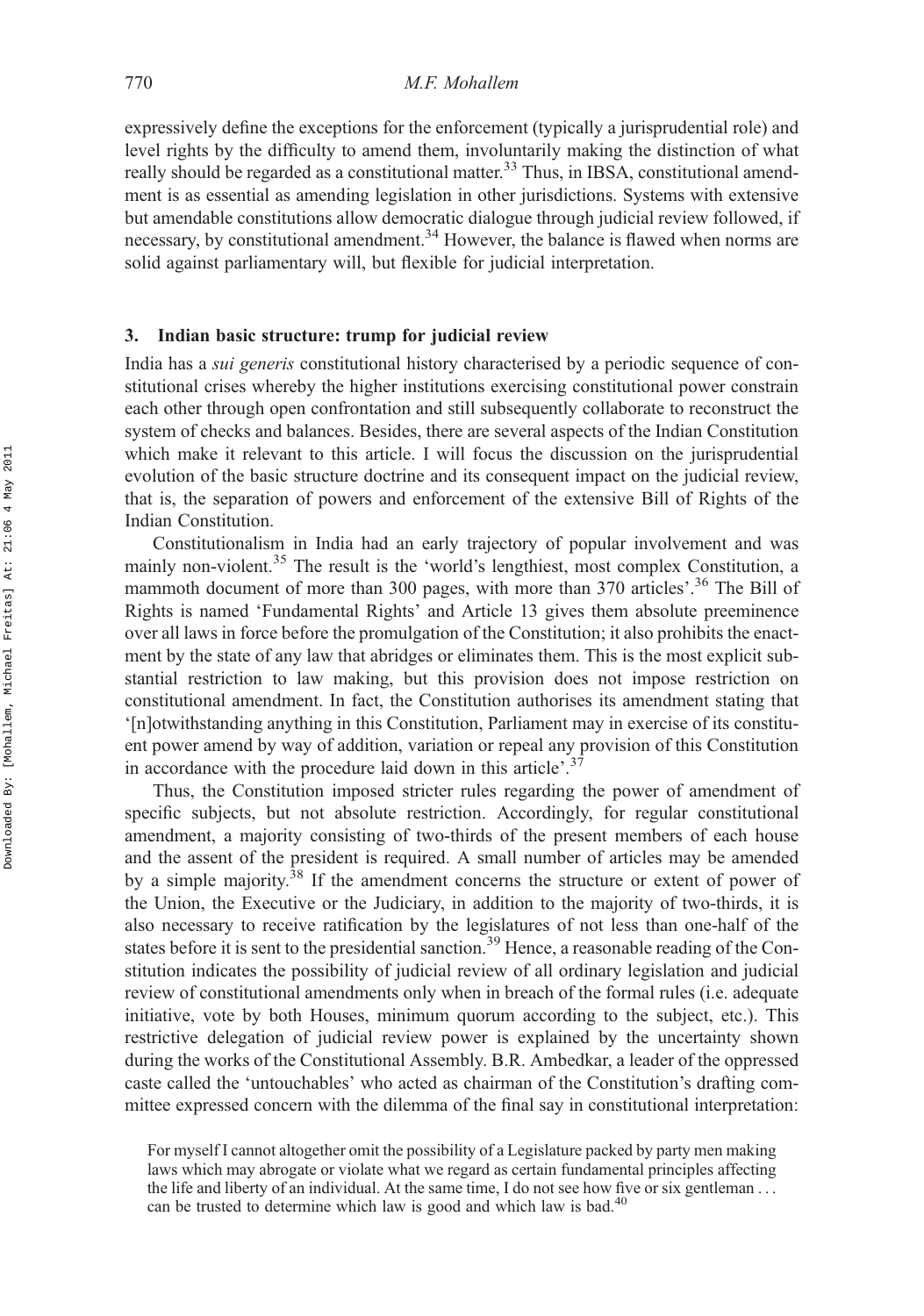In the end, the model of judicial review for ordinary legislation prevailed due to the fear of minority groups' leaderships that the eventual adoption of the parliamentary supremacy model 'would ultimately amount to the permanent supremacy of the religious majority'.<sup>41</sup>

The Indian system of judicial review was tested during its first decade and a half, and it twice confirmed the absolute power of constitutional amendment.<sup>42</sup> However, the Indian Supreme Court (ISC) in Golaknath v Punjab was provoked to reinterpret the issue and found that fundamental rights are immutable.<sup>43</sup> Consequently, the Court granted itself an interpretive trump for judicial review of constitutional amendments, according to which it could strike down any attempt to shorten or abolish fundamental rights. This decision was a turning point in Indian constitutional history. It not only overruled previous courts decisions stating the absolute parliamentary power to amend the Constitution, but also imposed an interpretation 'preposterous when it was conceived', which challenged 'the basic assumptions of judicial process and democracy'.<sup>44</sup> The Court held a stretched interpretation that the procedure laid down for the constitutional amendments in Article 368 was 'law' within the meaning used to define the term 'law' in Article 13, which authorises judicial review. This was a particular surprise in the case of a court traditionally engaged with a positivist philosophy of interpretation, and it symbolised the first step of a transition towards a structuralist approach.<sup>45</sup> The ISC in *Golaknath* rejected the possibility of using the power of amending the Constitution opportunistically 'for experiments or as an escape from restrictions against undue State action'.<sup>46</sup> With regards to the problems of sovereignty limitation inherent to the theory of immutable clauses, the Court argued the following:

The State does not lose its sovereignty but as it has chosen to create self-imposed restrictions through one constituent body, those restrictions cannot be ignored by a constituted body which makes laws. ... To be able to abridge, or take away the Fundamental Rights which give so many assurances and guarantees a fresh Constituent Assembly must be convoked. Without such action the protection of the Fundamental Rights must remain immutable and any attempt to abridge or take them away in any other way must be regarded as revolutionary.<sup>47</sup>

The confrontation with the Executive had another chapter in Kesavananda Bharathi v State of Kerala.<sup>48</sup> After the election of Indira Gandhi with more than a two-thirds majority in parliament, the government promoted amendments to the Constitution. One of them had the purpose of restoring to Parliament the absolute power of constitutional amendment, frontally challenging the Court's decision in Golaknath. The Court held by a small majority that the amendment could not limit its power of judicial review and that Golaknath should not be overruled. Although securing that the Parliament power was limited by the basic structure of the Constitution, ten out of 11 judges understood that *Golaknath* had been wrongly decided when denied the power of amendment under Article 368. The ambiguous decision authorised *prima facie* amendments of any article insofar as the amendment did not violate the basic structure. Upendra Baxi criticised Kesavananda for its clear intent of institutional accommodation by, on the one hand, granting wide powers to amend the Constitution and, on the other hand, imposing some limitations. Baxi defined it as 'a kind of "fly-now-pay-later" decision'.<sup>49</sup>

The moderate findings in Kesavananda were not sufficient to avoid the immediate response of the Executive which appointed a new Chief Justice known for his public opposition to the argument of the basic structure. Such an act was a clear affront to the Court tradition. The Constitution of India requires that Supreme Court judges have either been a judge for at least five years or an advocate for at least ten years or yet considered a distinguished jurist by the president.<sup>50</sup> Although the rule allows great discretion to the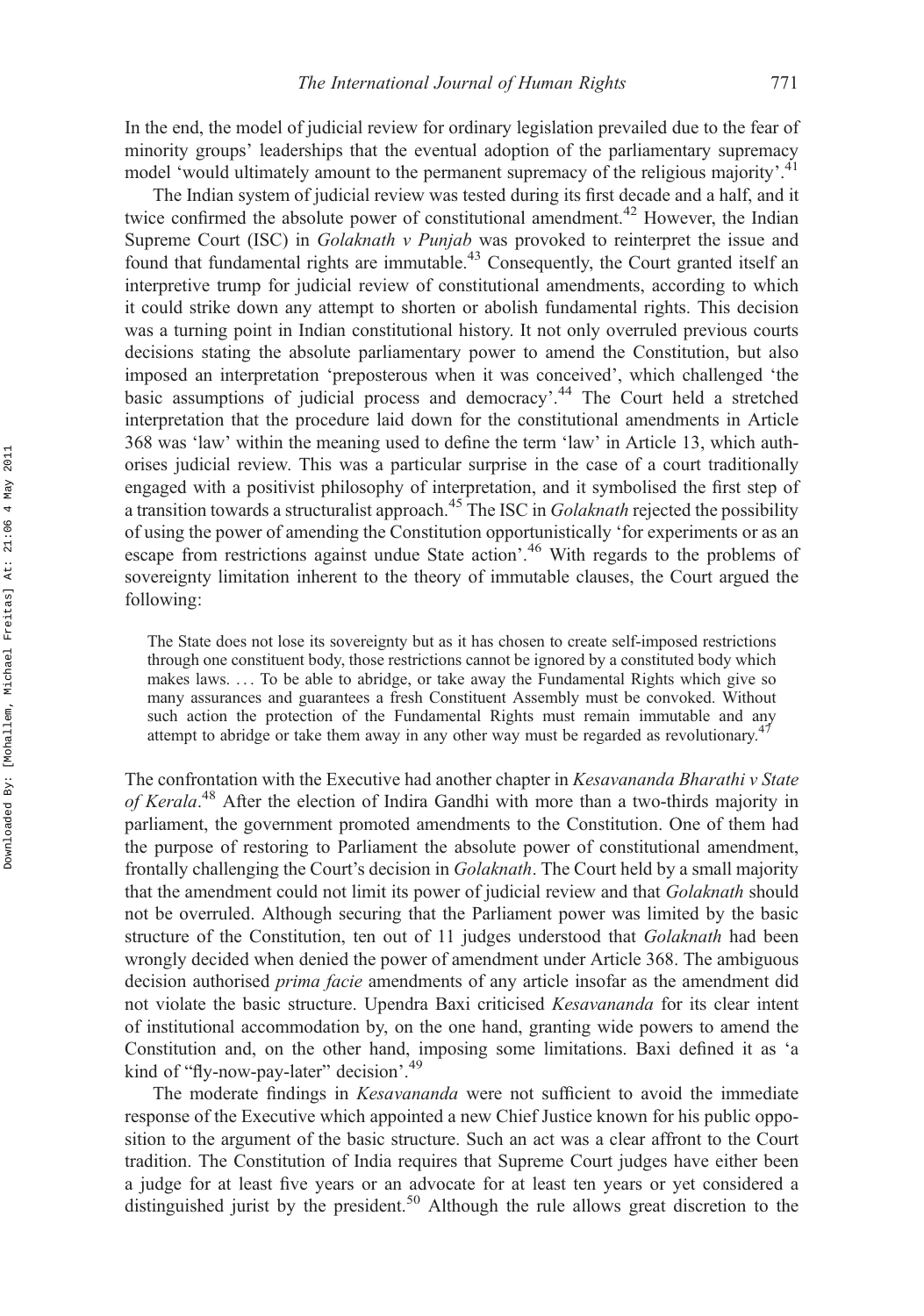President's appointment, traditionally the justices are selected on the basis of seniority from judges sitting on the High Courts of the states, which allow the Indian judiciary to have a high level of independence. Furthermore, chief justices have a decisive power over the appointment of justices to the Supreme Court and High Courts, which makes the appointment of chief justices a great responsibility itself.<sup>51</sup> The dispute over the power of judicial review involved another crucial moment in Minerva Mills Ltd. v. Union of India.<sup>52</sup> The Court was requested to assess the constitutionality of the Forty-second Amendment, stating that '[n]o amendment to the Constitution (including provisions of Part III [Fundamental Rights]) made...under this article...shall be called in question in any court on any ground'.<sup>53</sup> The Court unanimously held that the provision was void since it violates the basic structure of the Constitution (harmony and balance between fundamental rights and directive principles). Since Minerva Mills, the ISC has used the doctrine of the basic structure cautiously, and the government did not attempt new challenges.  $54$ 

The Court's attitude has however changed during the recent case I.R. Coelho v. State of Tamil Nadu and others (2007). The case originated on the fact that for a long time, the Court did not review constitutional amendments adding new Acts to the Ninth Schedule (a kind of notwithstanding appendix).55 The Ninth Schedule shielded from judicial review all the Acts therein comprised (they numbered 64 when the *Kesavananda* decision was held and were 284 by the time this article was written) for more than 30 years. In I.R. Coelho the Court instead ruled that constitutional amendments inserting laws into the Ninth Schedule after Kesavananda (April 1973) have to be 'tested on the touchstone of the basic or essential features of the Constitution'.<sup>56</sup> The Court reasoned that even if the laws are inserted into the schedule by constitutional amendment, their content is open to judicial review if they threaten fundamental rights or damage the basic structure. The Court also reaffirmed the 'basic structure test' first defined in the *Indira Gandhi* case,<sup>57</sup> according to which each statute that sought to be constitutionally protected must have the extent of infraction of a fundamental right examined in conformity with Article 21 (Protection of life and personal liberty) and read with Article 14 (Equality before law) and Article 19 (Protection of certain rights regarding freedom of speech). This is the proper way to assess whether the infraction affects the basic structure and, consequently, if it may receive the protection of the Ninth Schedule.<sup>58</sup>

Indian jurisprudence is rich in examples of further cases in which the basic structure was discussed.<sup>59</sup> Even though the basic structure was initially meant to scrutinize amendments to the Constitution, the ISC has lately also held ordinary legislations invalid when measured by the yardstick of the basic structure doctrine.<sup>60</sup> This shows that regardless of the confrontational profile of the ISC, the basic structure doctrine provided more than a strategic interpretation for the ISC to strike down constitutional amendments. R. Sudarsham, noting this essential feature of the basic doctrine together with the institutional determinants of Indian Constitution, thus recognised the influence of the Constitution over Indian politics:

Without the force of form over substance the Constitution could not have lasted until now, animating as it has done a great deal of debate and discourse. The basic structure doctrine remains a shield against predatory subversion of constitutionalism of the kind that was attempted during the Emergency.<sup>61</sup>

#### 4. Brazilian *cláusulas pétreas*: political distrust

The most recent Brazilian Constitution (1988) expresses a strong distrust of the Legislature. Article 60 designs the procedure for amendment and adopts, as innumerable states do, a strong-form judicial review model requiring a qualified majority (or supermajority) of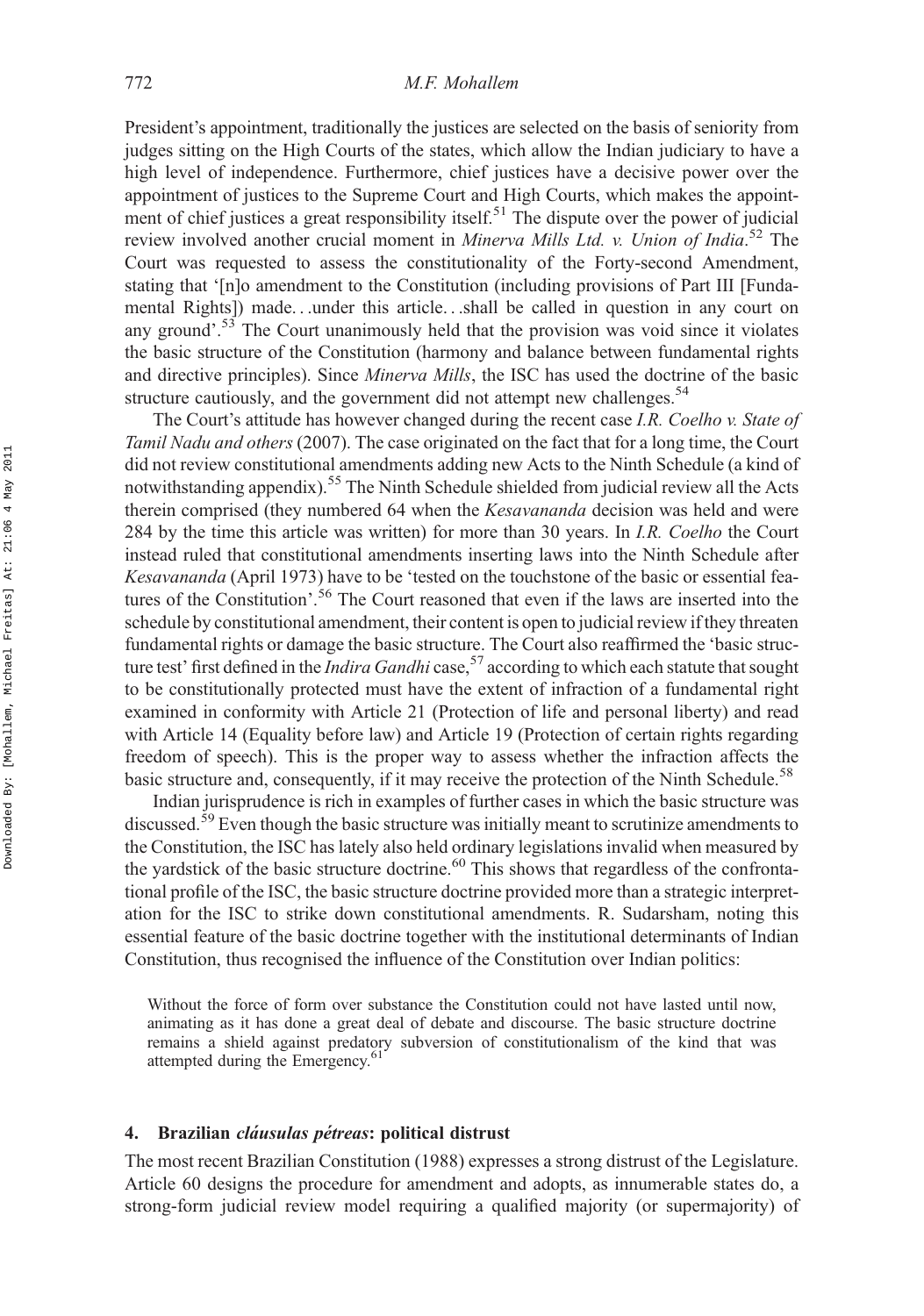three-fifths in parliament to pass a constitutional amendment.<sup>62</sup> The amendment bill must be debated and voted twice in each house of the National Congress (Chamber of Deputies and Senate) and each session must be separated from the following by no less than five parliamentary sessions in which the proposition is formally debated. Successful amendment to the Constitution, notably in parliaments with plural composition as the Brazilian one, is definitely not a simple task. $63$  The formal constitutional obstructions are commonly considered a sufficient precaution against transient majorities, typically incapable of gathering a supermajority with consensual opinion over controversial issues. However, the Brazilian Constituent Assembly went further and established rigid material restrictions to the amending procedure. Article 60, in addition to the referred procedural limitations, voids the deliberation of any proposition with the inclination to abolish: (a) the federative form of the state; (b) the concealed, direct, universal and periodic right to vote; (c) the separation of powers and (d) individual rights and guarantees.<sup>64</sup> With regard to the latter, constitutional protection is thoroughly described in 78 clauses.<sup>65</sup> Moreover, the Brazilian Constitutional Court through its jurisprudence extended the immutability doctrine to almost all constitutional rights that confer an individual advantage or protection in relation to the state. Justice Carlos Velloso argued the necessity of temporally updating the protection of rights as follows:

Individual rights and guarantees ... are spread through the Constitution. ... It is known today that the doctrine of fundamental rights is not restricted to individual rights and guarantees but also social rights and guarantees relatively to nationality and political rights. Today we do not speak only about individual rights or first generation rights. We speak about first, second, third and even fourth generation of rights.<sup>66</sup>

The radical adoption of the immutability rule accentuated the debate regarding the legitimacy and division of state power. The theory of petrified clauses has been the object of moderate criticism from academics and magistrates. Justice Joaquim Barbosa manifested reservations about its antidemocratic and conservative character:

I see the theory of the petrified clauses as a conservative intellectual construction, antidemocratic, not reasonable, with an opportunistic and utilitarian propensity by making abstraction of various values equally protected by our constitutional system. ... The people have the right to define its own future, directly or throughout its representatives elected by popular scrutiny.<sup>67</sup>

The extensive positivation of rights, the entrenched Constitution and the prolongation of the immutability feature to socio-economic rights are important factors that led to the intense judicialisation of politics in Brazil. This phenomenon can be appreciated in the frequent transferring to the courts of issues typically decided by the Parliament. Although the judicialisation of politics may be understood as a global phenomenon,<sup>68</sup> Luis Roberto Barroso, an eminent Brazilian scholar, identifies three specific institutional characteristics that represent the 'judicialisation of life' and the re-democratisation of Brazil, as symbolised by the 1988 Constitution.<sup>69</sup> First, through the Constitution, the judiciary was empowered to challenge the legislative and executive, traditionally dominant in Latin American political culture. The judiciary as a whole and the Brazilian Supreme Federal Tribunal (BSFT) in particular assumed the function of a truly political power instead of its previous technical role.

Second, the broad positivation of rights raised uncountable matters to the constitutional level, adding issues previously dealt exclusively by the political process and by ordinary (sub-constitutional) law to the BSFT's jurisdiction. The amplification of the constitutional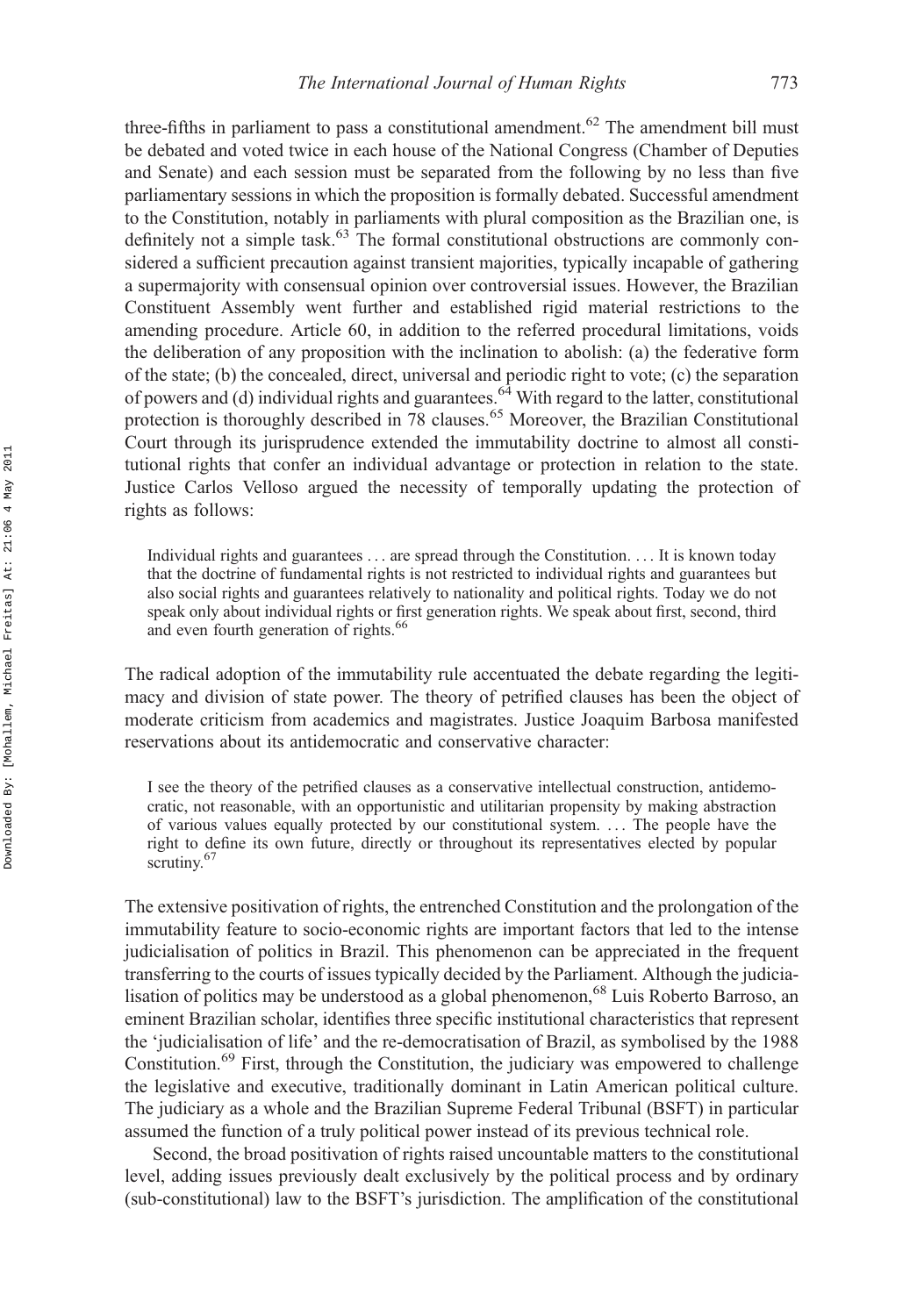jurisdiction made a vast range of rights adjudicable, among which were social and economic rights, inevitably taking to the courts the debates regarding concrete government actions and public policies.<sup>70</sup> The third main feature is the width of the judicial review system, considered by some scholars as one of the most comprehensive in the world.<sup>71</sup> The system is hybrid and combines aspects of the main continental European and American systems. Judicial review *(controle de constitucionalidade)* may be exercised directly by the BSFT, when provoked by one of the institutions authorised by the Constitution, or dispersedly exercised by any judge with regards to the application of a law considered in breach of the Constitution.<sup>72</sup> The sentences in disperse or so called 'concrete judicial review' cases affect only the parties to the cases; if the cases reach the BSFT through appeal, they may instead uphold the interpretation of unconstitutionality and request the Senate, under its own discretion, to suspend the execution of the law.

This dialogic feature of the Brazilian constitutional system of judicial review was partially mitigated by the constitutional reform of the judiciary in 2004. The institution of the su'mulas vinculantes (a judicial binding dispositive for the unification of BSFT jurisprudence over the same topic with the same reasoning and interpretation) allows the court to lay down the interpretation with normative characteristics without the participation of the legislature. With the *sumulas*, the BSFT can simply elaborate and publish an abstract interpretation, similarly to the legislation procedure.<sup>73</sup> The 2004 reform, amidst many matters such as the creation of the National Council of Justice, instituted instruments to apply the principle of *stare decisis* to Brazilian judicial system. The reform was necessary to obstruct repetitive cases overloading the BSFT and to create a binding effect on the upper court's decisions, particularly in light of the excessive internal independence of the judges.<sup>74</sup> In fact, the concern before the reform, unlike the rest of the region, was not 'whether the judiciary is sufficiently independent, but rather whether it has become too independent'.<sup>75</sup> The internal independence issue may be settled with the development of stare decisis, but the counter-effect is the evident extra-empowerment of the Court.

It is interesting to analyse here the jurisprudence of the BSFT with regard to health care. The Brazilian Constitution guarantees universal and equal access to all public policies and services for the promotion, protection and recovery of health. The undisputed jurisprudence recognises the right to medical treatment and classifies it as an inseparable constitutional consequence of the right to life. In many decisions the Court asserted that:

... between the protection of the inviolability of the right to life ... and the prevalence against this fundamental prerogative of a secondary financial interest of the State...ethical-juridical reasons impose to the judge one single and possible option: the non-declinable respect to life. $76$ 

The BSFT has generally backed up decisions imposing social obligations to the state, although normally it does not delineate the problem of limited resources. Nonetheless, a lawsuit proposed by the Brazilian Social Democrat Party (PSDB) provoked the BSFT to assess the constitutionality of the president's veto over one article of the budgetary rules Act.<sup>77</sup> It was argued that the veto was in breach of the constitutional norm imposing a minimum percentage of the federal budget to public health care. Although the merit of the case was not assessed (by the time the case was judged, the president had sent and the parliament had already passed a bill with the same content of the vetoed article), for this time, the Court depicted its position with regard to the limits of socio-economic rights demands.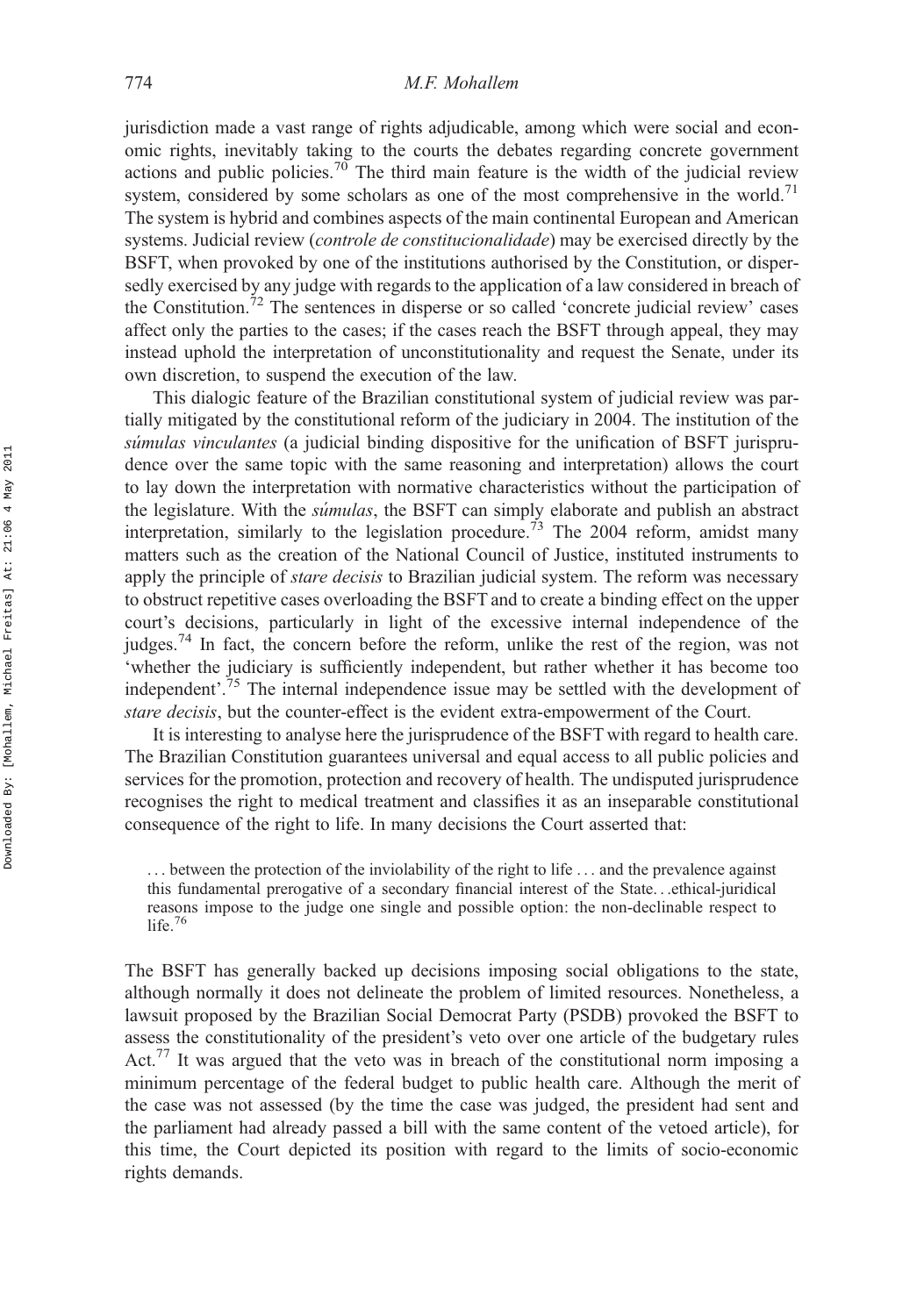The BSFT's judgment makes direct reference to Homes and Sunstein's The Cost of Rights (1999), and exposes concern with the effectively and onerous implementation of economic, social and cultural rights by recognising that its gradual process of concretisation 'depends in great measure of an inescapable financial bond subordinated to the budgetary possibilities of the State'.<sup>78</sup> The decision continues and affirms that in the cases in which economic incapacity of the state is confirmed, 'it will not be possible to reasonably demand...its immediate accomplishment'. Nevertheless, budgetary restrictions cannot be invoked by the state 'with the finality of exonerating itself to the duty of its constitutional obligations notably when such negative action may result the nullifying or even the annihilation of constitutional rights impregnated of a sense of essential fundamentality'.<sup>79</sup> With regard to the democratic legitimacy over the actions of the executive, the Court declared its power to review public policies '[d]espite the fact that the formulation and execution of public policies depend on political options under the responsibility of those invested with the elective mandate by the popular delegation'. The Court emphasized that 'in this domain the liberty of conformation of the legislator and the Executive Power is not absolute'.<sup>80</sup> Further jurisprudence will be necessary to establish a test for the Court's understanding of reasonable claim and financial capacity. Nevertheless, if the Court upholds the reasoning presented above, it may have outcomes similar to the cautious jurisprudence on socio-economic rights of the South African Court.

Other cases dealing with the right to health care also provide an interesting overview of the Court's approach in relation to socio-economic rights. The jurisprudence on the right to health is not quite settled with regard to the extent to which the government should fund private medication and treatment when it is unable to provide it free of charge. The lower courts commonly impose on the state the immediate obligation of providing the necessary medication or treatment even if not existent in Brazil, and the Supreme Court usually upholds the decisions in favour of the concession of medication and treatment.<sup>81</sup> In other cases, however, the Court clearly chose a minimalist path even when a deeper and extensive ruling was expected. In the most celebrated case in 2008, the BSFT reviewed the constitutionality of the Act of Parliament authorising the use of stem cells for scientific research.<sup>82</sup> The plaintiff's main thesis argued for the violation of the right to life and human dignity by allowing the use and disposal of embryo cells. It was expected from the Court an activist position, interpreting the right to life and possibly ruling on the right of abortion. The BSFT denied the claim by a six-to-five majority and considered the law in accordance with the Constitution.<sup>83</sup> However, it abstained to further interpret the right to life beyond what was declared by the rapporteur, Justice Carlos Ayres Britto: 'Human life is the phenomenon between the birth and the cerebral death. The embryo has a vegetative life in anticipation to the brain'.<sup>84</sup> The question of abortion (considered illegal with exceptions by ordinary legislation) is still open and avoided by the Congress and Supreme Court. The awaited Brazilian version of Roe v. Wade was left for a future case.<sup>85</sup>

With regard to cases provoking judicial interference in parliamentary affairs, the Court's approach contrasts with the South African judgments. The case regarding the CPI dos *Bingos* gives a good illustration:<sup>86</sup> the Senator leader of a major opposition party requested the intervention of the BSFT to guarantee the creation of a Parliamentary Investigation Commission to examine the involvement of the federal government with the bingo houses. The Constitution authorises the creation of the parliamentary commissions, simply conditioning it to the request of one-third of the members of the Senate or the Chamber of Deputies. The president of the Senate alleged that the request was beyond his powers since some parties refused to indicate their members for the proportional composition of the commission. The Court ruled that the creation of such commissions is a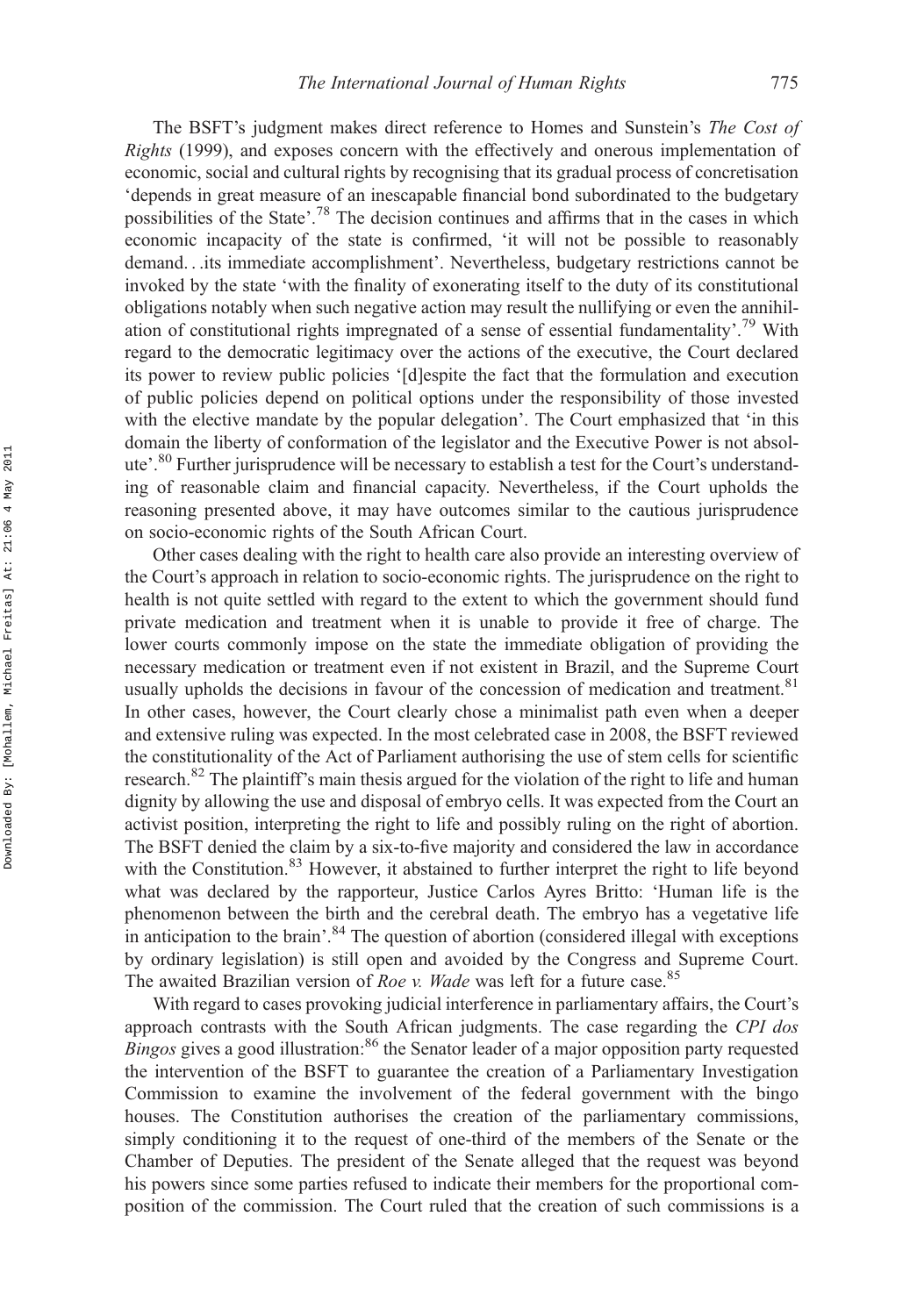fundamental democratic right and does not depend on the approval of the majority. The Court's judgment ordered the president to indicate members and to create the commission. In another case proposed by the opposition, it was argued that, according to the constitutional principle of 'party loyalty', the MP that changes the party for which he or she was elected shall lose the mandate. In a controversial decision, the Court changed its previous jurisprudence, upheld the decision of the Superior Electoral Tribunal and ruled that the mandate belongs to the party and not to the candidate (MPs are elected through a proportional system and not through majoritarian elections divided by districts). The decision from 2007 is producing a major change in the Brazilian political tradition.<sup>87</sup>

These cases relating to judicial intervention requested by political parties illustrate three essential elements of the Brazilian jurisprudence:<sup>88</sup> first, the ease with which the BSFT interferes in parliamentary issues (frequently responding to parliament minorities' request); second, the compliance of the parliament with intrusive decisions; and third, the role of the immutable clauses supporting the courts decision. Courts' decisions not based on immutable clauses, when clashing with the opinion of the MP's majority, are sometimes overruled by constitutional amendment.<sup>89</sup> Bearing in mind the dimension of the constitutional jurisdiction, the broad system of judicial review, the quantity and political nature of institutions authorised to initiate the judicial review process and the extensive range of rights under the immutability condition, it is not always adequate to define the BSFT as an activist Court. Under such an institutional framework, the Court is more likely to fail for abdication than usurpation. Analysing recent decisions of the BSFT, Barroso concludes that the Court was always provoked to decide the cases and has neither decided it *ultra petita* nor *ultra vires*.<sup>90</sup> The unquestionable judicialisation of politics was never a deliberate option of the Court, but a consequence of the conformity of judges within the institutional framework.

#### 5. South African immutable constitutional principles: silent authority

The development of immutable principles in South Africa was an audacious process of selfaffirmation of the South African Constitutional Court (SACC). It resulted in an innovative model of judicial protection of socio-economic rights and empowered the Court to an extent of 'positive' judicial activism, considered by many scholars as the illustration of 'when this intervention can and should take place'.<sup>91</sup> Heinz Klug, borrowing an expression from the New York Times, describes the new Constitution as 'the product of a legal revolution unleashed by the democratic transition from apartheid'.<sup>92</sup> This heroic viewpoint is contested by Ran Hirschl's thesis of hegemonic preservation. He argues that judicial empowerment through the establishment of a constitution often represents a 'convenient refuge to politicians to avoid or delay unwanted political outcomes'.<sup>93</sup> Accordingly, the white ruling elite would have supported the South African transition to constitutionalism when the end of the apartheid regime became evident. Economic power holders then stimulated the adoption of judicial review, the inclusion of a bill of rights and an active Court model in flagrant contradiction with their traditional support of parliamentary sovereignty.<sup>94</sup> Hirschl argues that it is not rare for coalitions to occur between influential domestic neoliberal economic groups, 'national high courts seeking to enhance their political influence and international profile' and dominant but declining political groups in favour of the empowerment of the judiciary.<sup>95</sup>

Hirschl's theory may provide a plausible explanation for the power shown by the court so far, particularly during its first years when institutional stability was not a given fact. Besides the correctness of Hirschl's theory, the Supreme Court did indeed follow a path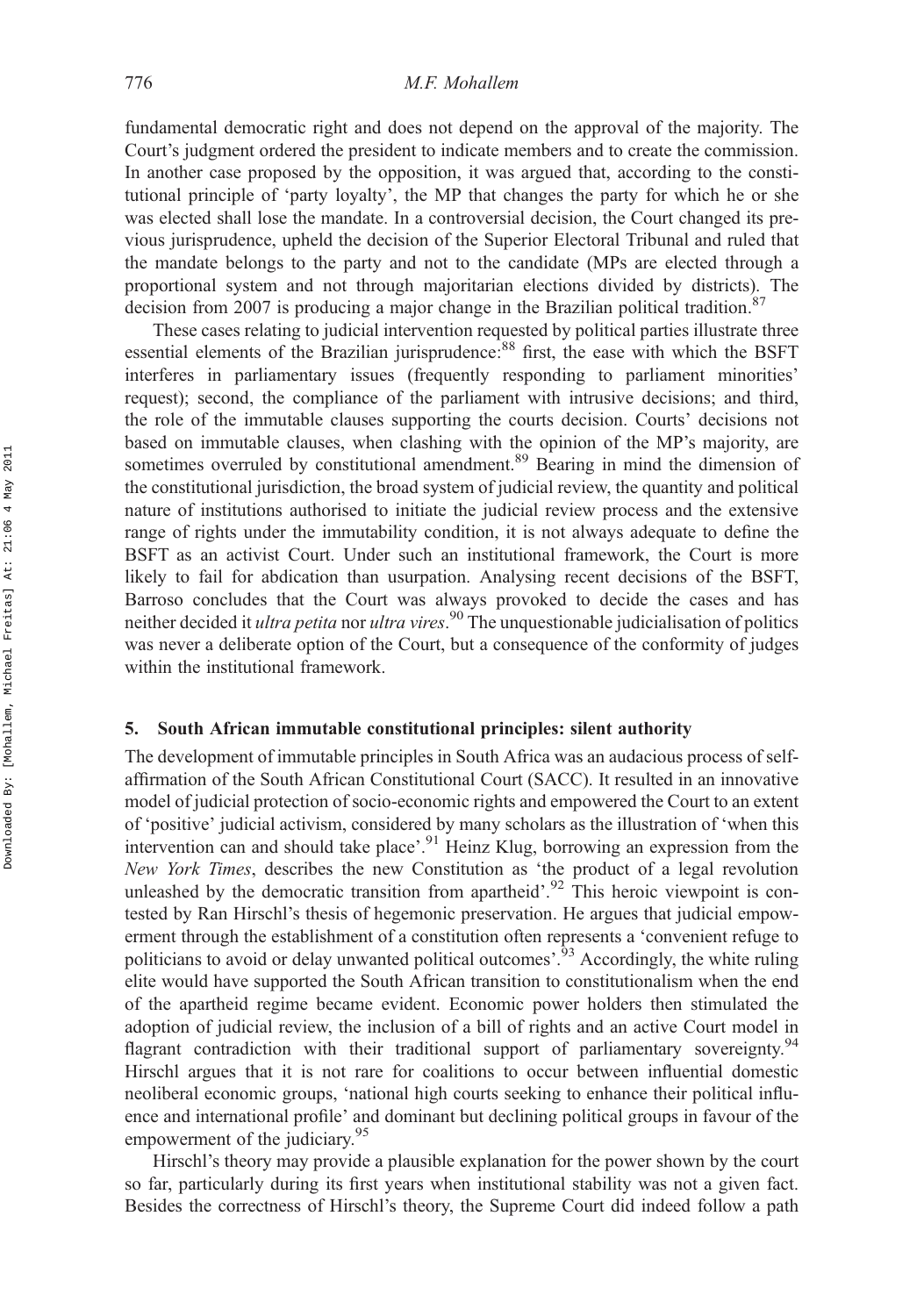of self-empowerment, initially through the certification of the Constitution that preceded the adoption of the 1996 Constitution, and later through its jurisprudence. The transitional (interim) Constitution was adopted in December 1993, and it determined the adoption of a definitive Constitution within two years from the first sitting of the National Assembly.<sup>96</sup> The embryo of the immutable principles is Article 74, which prohibits the amendment or repeal of the 34 Constitutional Principles and requires that the new constitution complies with them, as certified by the Constitutional Court. The certification process brought additional legitimacy to the new Constitution and submitted the Court to a hard test of political independence and legal legitimacy.<sup>97</sup> The certification was the inaugural act of judicial review. After many hearings, including the participation of political parties and civil associations, the Court identified 11 flaws divided into eight clauses, which could not be certified as complying fully with the Constitutional Principles. Among the problems, the Certification has pointed out that the New Constitution could not shield an ordinary statute from constitutional review; that amendments should require 'special procedures involving special majorities'; that fundamental rights, freedoms and civil liberties were not sufficiently 'entrenched'; and that it did not provide a 'framework for the structures' of local government.<sup>98</sup>

The concern of the SACC regarding the balance of power is evident. Not only was it assertive of its own power of judicial review, but also of the issues of decentralisation and local authority – essential features of federative governments. Following the devolution to the Constitutional Assembly of the uncertified Constitution, the parties reached an agreement and the amended version formally complied with all eight rejected clauses. Substantially, some of the new articles dealt with the Court's reasons for rejection, whereas others simply constricted the text.<sup>99</sup> Nevertheless, the Court granted unanimous approval to the reformed Constitution. The judges considered 'evident ... that the Constitutional Assembly indeed conscientiously addressed the shortcomings ... and made a concerted effort to rectify them remedied the eight defective provisions'. This corroborates Theunis Roux's conclusions that the SACC, since its early years, has adopted a strategy for building its legal legitimacy whilst preserving its institutional prerogatives.<sup>100</sup> It seems fair to suppose that a second rejection of the approved Constitution could have endangered the Court and its forthcoming work. Although the interim Constitution conferred the competence for judicial review of the New Constitution, it was only a two-year-old 'interim' constitution: the Court was also looking forward to establishing itself under the ruling of a final constitution.

The 1996 Constitution, particularly in reason of its progressivist Bill of Rights, is regarded as the 'crowning achievement of the democratic transition'.<sup>101</sup> As to the amending procedure, it adopts a rigid model. Constitutional amendments are also under the reviewing authority of the Court, and their completion requires different majorities and conditions, according to the subject. The amendment of the norms contained in Section I, which include the founding provisions relating to the structure of the state, depend on the vote of at least 75 per cent of the members and the approval of the National Council of Provinces (NCOP), with a supporting vote of at least six out of nine provinces. Amendments to the Bill of Rights depend on the vote of at least two-thirds of the National Assembly and six members of the NCOP. The general rule applicable to the other provisions exclusively requires a two-third majority of the National Assembly, except when it affects the NCOP or it is a provincial matter. In that case, it also requires the vote of six members of the NCOP.<sup>102</sup> Although the majority of two-thirds or 75 per cent may appear to be very high, the South African ruling party (African National Congress) achieved 69 percent and 65 percent of the votes in the 2004 and 2009 elections, respectively.<sup>103</sup> Nonetheless,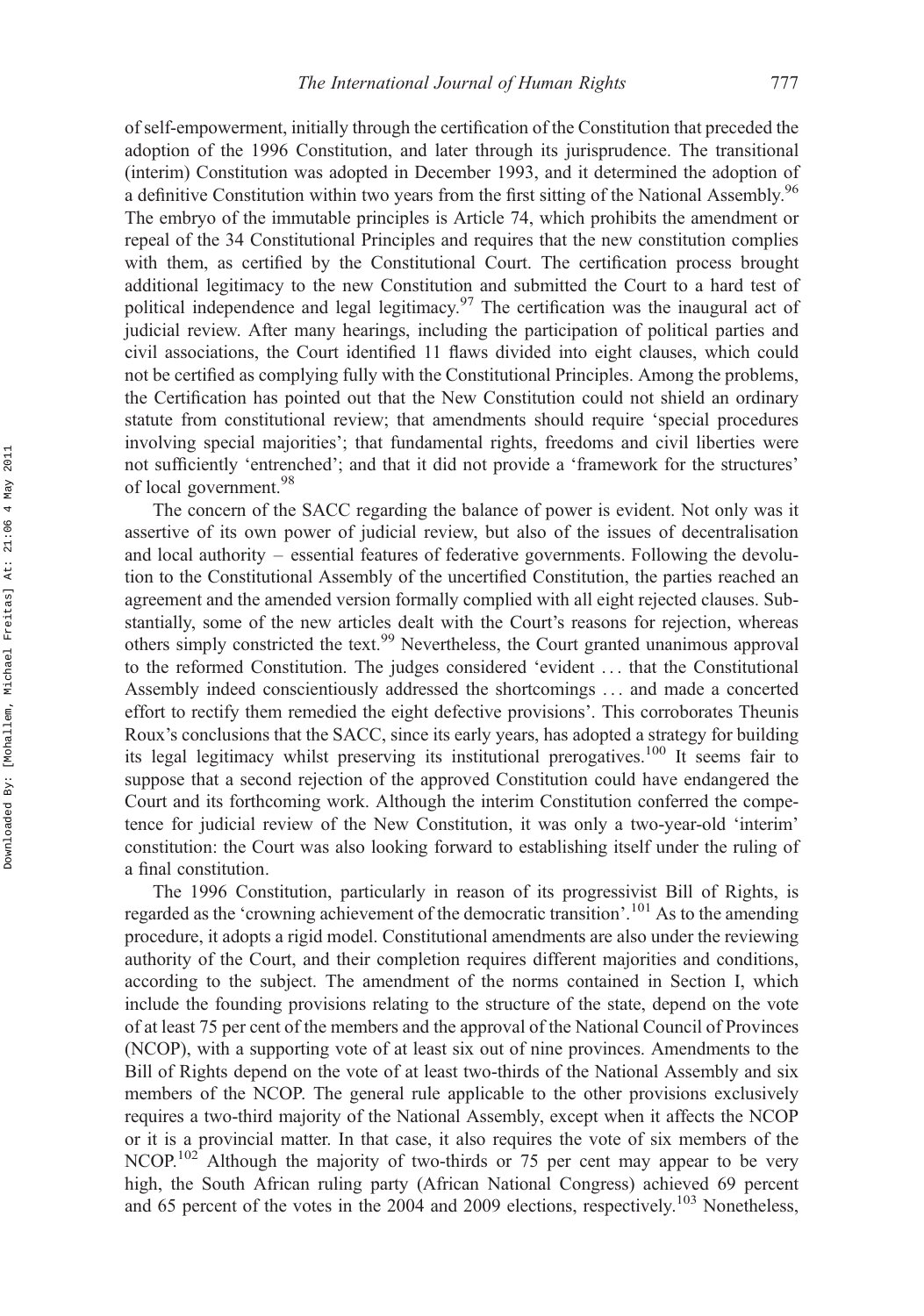#### 778 M.F. Mohallem

other rules are determined to ensure the rigidity of constitutional amendment: the president may send the amendment bill back for reconsideration by the parliament or refer it to the CCSA for a decision on its constitutionality. The CCSA may also be provoked to exercise a preemptive judicial review with a request from one-third of the members of the National Assembly, within 30 days of the president's assent.<sup>104</sup>

With regard to the following jurisprudence, many scholars mention the celebrated cases dealing with socio-economic rights as evidence of the possibility of second-generation rights' justiciability. However, insufficient attention is given to the institutional design of the South African legal system and the large constitutional mandate given to the Court as the main cause of socio-economic rights adjudication. For all the cases, the Court not only has to assess the textual order of the constitution in favour of a positive demand to the government, but also has to consider the immutability of the principles giving strength to those rights.<sup>105</sup> In effect, the SACC, although supported by a powerful institutional mechanism for judicial review involving preventive and repressive judicial review, alternates decisions based on the principle 'that the political branches do not always like' with concessions to the political branches of government to safeguard its institutional security.106 I will first discuss some emblematic cases in which the SACC showed deference in order to avoid confrontation with the political branches. In Soobramoney v. Minister of Health, a decision held less than one year after the inauguration of the 1996 Constitution, the Court concluded that the failure to provide medical assistance (in this case renal dialysis facilities) for people with that specific medical necessity does not necessarily constitute a breach of the State's constitutional obligations, since the responsibility for making decisions regarding budget allocations and priorities should be left to the political organs. Although recognising the duty to comply with the universal right to have access to health care, the Court found that in that specific case, 'it has not been shown...that the State's failure to provide renal dialysis facilities for all persons...constitutes a breach of those obligations'.<sup>107</sup> In Government of the Republic of South Africa and others v. Grootboom and others the Court had to assess the government's obligation to provide housing as universally guaranteed by Section 26 of the Constitution.<sup>108</sup> Although the obligation was unanimously upheld against the government, the Court emphasised that Section 26 does not authorise an immediate claim and remains 'respectful of the political branches' primary budget-setting and policy-making powers'.<sup>109</sup> Despite the fact that Soobramoney and Grootboom have different outcomes, the rationale of both sentences undermines the individuality of each claim in favour of broad political considerations of resource limitations. Other courts, such as the Brazilian Supreme Court, instead uphold lower judgments imposing immediate obligation to the state for the progressive realisation of rights in private interest cases.

The SACC has also adopted a clear jurisprudence of non-intervention in cases regarding parliamentary affairs. To exemplify the record on this topic, I shall highlight two cases. The first is the New National Party of South Africa v. The Government of the Republic of South Africa, wherein the appellant was a political party (and successor of the party ruling South Africa under the apartheid regime) in opposition to the government and challenging the constitutionality of certain provisions of electoral legislation defining the required documents to register as voters and to vote.<sup>110</sup> At that time, a survey indicated that approximately 20 per cent of the voting population did not have the required documents, and that the greater majority of them were from the white minority and potentially electors of the New National Party. The majority of the Court interpreted the rule as 'a constitutional requirement of the right to vote, and not a limitation of the right'.<sup>111</sup> This restrictive and formalistic approach denying the electoral participation of those in dispossession of the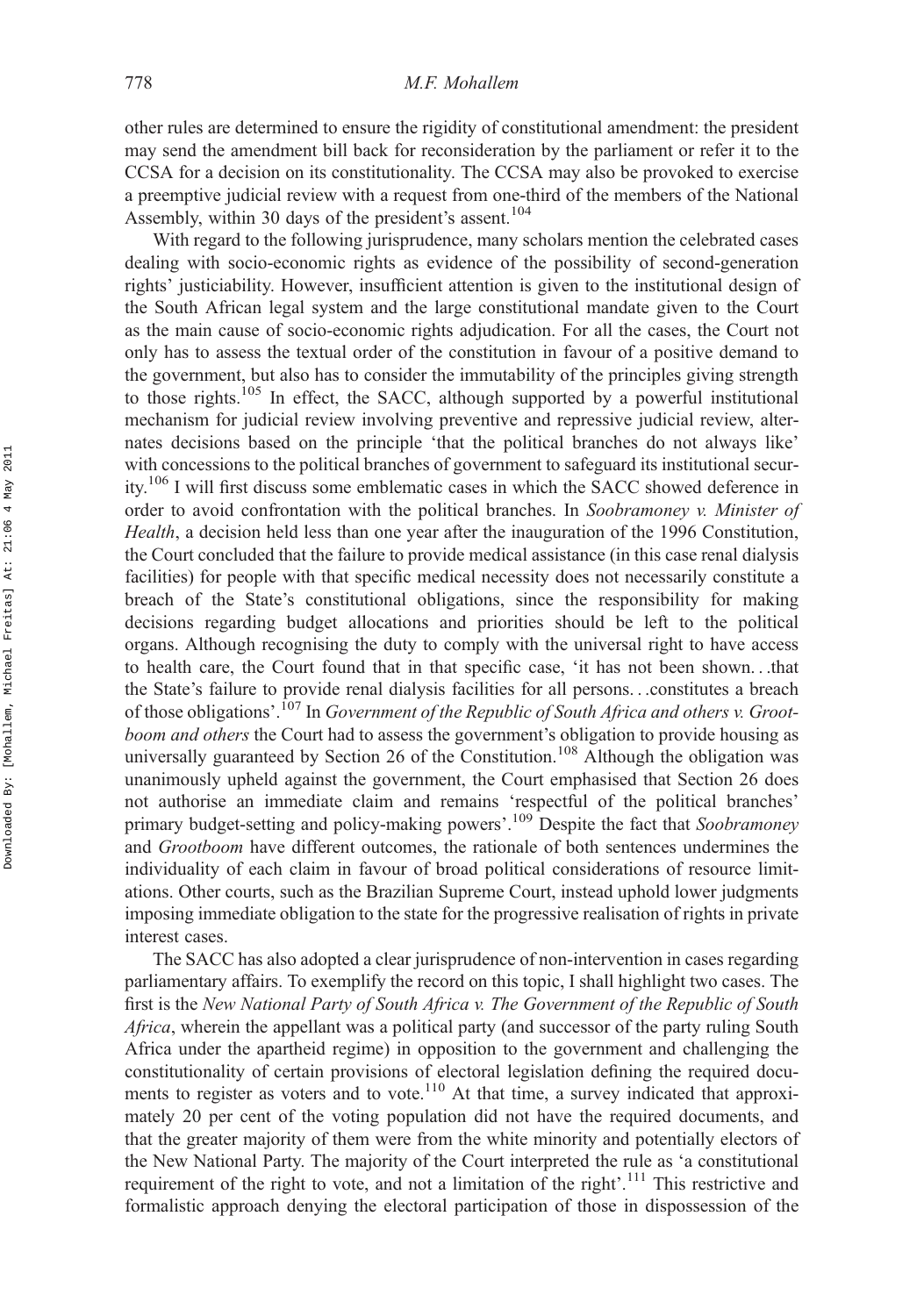specific document showed that the Court 'failed to give a principled reading of the Constitution' in favour of a deferential review of direct benefit to the ruling party, the African National Congress.<sup>112</sup> In the *Floor-Crossing* case, the SACC considered the constitutional validity of four Acts of Parliament, providing for members of national, provincial and local government legislatures to retain their seats, despite defecting from the parties to which they were elected (very similar to the Brazilian case of *Party Loyalty*,<sup>113</sup> although with a different outcome).<sup>114</sup> First the Court stressed that 'there is little scope for challenging amendments passed in accordance with the prescribed procedures and majorities' and finally deemed the law not unconstitutional.<sup>115</sup> It is important to note that the practice of floor-crossing in general favours the ruling party in detriment of the opposition, and in this case, named by the local press as 'windows of opportunism', it was allegedly done with the intention to co-opt MPs to the ruling  $\text{ANC.}^{116}$ 

To note, this article does not propose to discuss the reasons why the SACC adopts judicious avoidance,117 but simply argues its prevalence based on the Court's jurisprudence, in comparison with Brazilian and Indian related cases. For now, a great deal of speculation would be necessary to affirm that South African jurisprudence would be different if the Court had more reliance on the authority of the immutable Constitutional Principles.

## 6. Comparative evaluation of IBSA's jurisprudence

The analysis of IBSA's institutional framework and constitutional jurisprudence highlights two main elements: (i) the similar reinforcement of institutional prerogatives and the constitutional courts' jurisdiction; and (ii) the role (or potential role) of the immutable clauses on rights protection. Before discussing the two elements, it should be noted that presidential forms of government, inspired on the American model, as adopted in Brazil, remove the judiciary from the centre of the political dispute. Despite the discussed tendency of the judicialisation of politics and the progressive involvement of the courts in political issues, the political dispute in presidential regimes is clearly polarised between the executive and the legislative. The Brazilian presidential regime promotes separate elections for the president and the members of parliament. Therefore, although rarely, one or both Houses of Congress may be controlled by a coalition of opposition parties, and the interferences of the Court in one of the democratic branches of government may be appreciated – and even supported – by the other.<sup>118</sup> The Indian jurisprudence, although an extreme example, reveals the polarity between Parliament and executive on the one hand and the Constitutional Courts on the other hand.

#### 6.1. Immutable clauses as tools for entrenching institutional prerogatives

The analysis of the courts' prerogatives and constitutional jurisdiction reveals flagrant similarities across IBSA. The courts used a great amount of institutional strength and doses of activist interpretation to read down the constitution in favour of their power of judicial review and amplification of their jurisdiction. The ISC in *Golaknath* had interpreted 'constitutional amendment' as law, expanding its own power of judicial review first restricted to ordinary laws.<sup>119</sup> The Court in *Kesavananda* considered this reasoning wrong, but it sustained the material limitation of the basic doctrine (itself a creation of the Court in  $Goldknath$ ).<sup>120</sup> The BSFT was widely empowered from the origin of the 1988 Constitution, yet extended the immutability of 'fundamental rights', guarantees to social rights and other guarantees, practically immobilising all materially constitutional norms.<sup>121</sup> The SACC was originally granted the power of Constitutional Certification and extended it to constitutional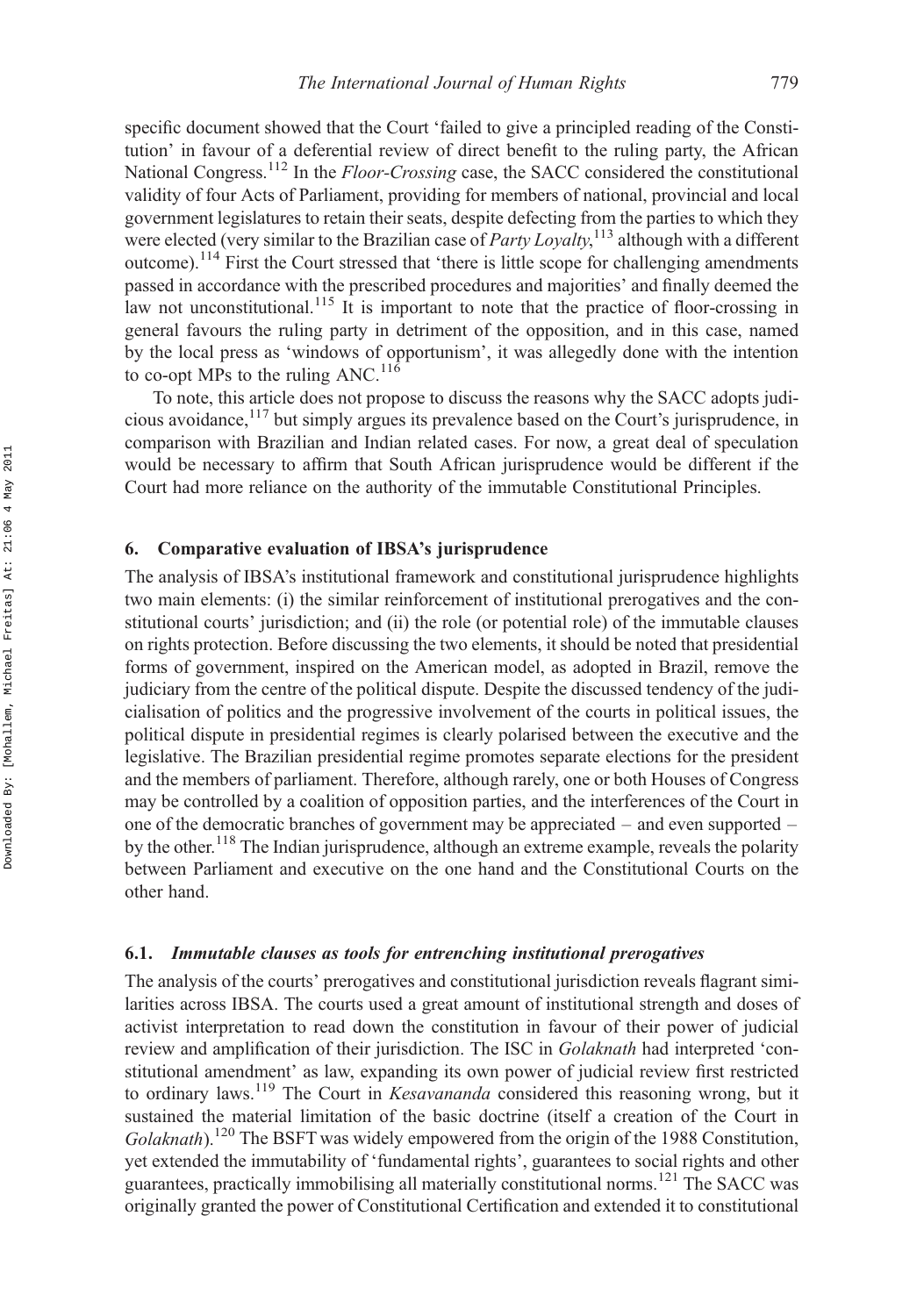| Evolution of constitutional<br>jurisprudence                       |                           | India                                                                                                                                                                                                                                        | <b>Brazil</b>                                                                                                                                                                                                                                                                      | South Africa                                                                                                                                                                                                                                                                                                                                       |
|--------------------------------------------------------------------|---------------------------|----------------------------------------------------------------------------------------------------------------------------------------------------------------------------------------------------------------------------------------------|------------------------------------------------------------------------------------------------------------------------------------------------------------------------------------------------------------------------------------------------------------------------------------|----------------------------------------------------------------------------------------------------------------------------------------------------------------------------------------------------------------------------------------------------------------------------------------------------------------------------------------------------|
| Immutable clauses, constitutional<br>amendment and judicial review | Original<br>provision     | No material restriction (absolute)<br>power to amend). Judicial<br>review (a posteriori)<br>restricted to ordinary law.                                                                                                                      | Restriction on amendments<br>constraining any immutable<br>matter:<br>a) Federative state<br>b) Right to vote<br>c) Separation of powers<br>d) Individual rights and<br>guaranties. Judicial review $(a)$<br><i>posteriori</i> ) of ordinary law and<br>constitutional amendments. | Restrictions on the 'New<br>Constitution' (1996) with regards<br>to norms not complying with the<br>Constitutional Principles of the<br>Interim Constitution<br>$(1993)$ . Judicial review (just)<br>preemptive) of ordinary or local<br>law if requested by premier of a<br>province or by the president.                                         |
|                                                                    | Current<br>interpretation | Restriction on amendments<br>threatening the balance of<br>fundamental rights and<br>directive principles<br>(immutable basic)<br>structure). Judicial review (a<br><i>posteriori</i> ) of ordinary law<br>and constitutional<br>amendments. | Restrictions of amendment and<br>immutability extended to social<br>rights and guarantees related to<br>nationality and political<br>rights. Judicial review $(a)$<br><i>posteriori</i> ) of ordinary law and<br>constitutional amendments.                                        | Constitutional Principles, although<br>intended for the certification<br>process and not present in the<br>1996 Constitution, impose<br>material limitations to ordinary<br>law and constitutional<br>amendment.Judicial review<br>(preemptive $-$ if requested $-$ and<br><i>a posteriori</i> ) of ordinary law and<br>constitutional amendments. |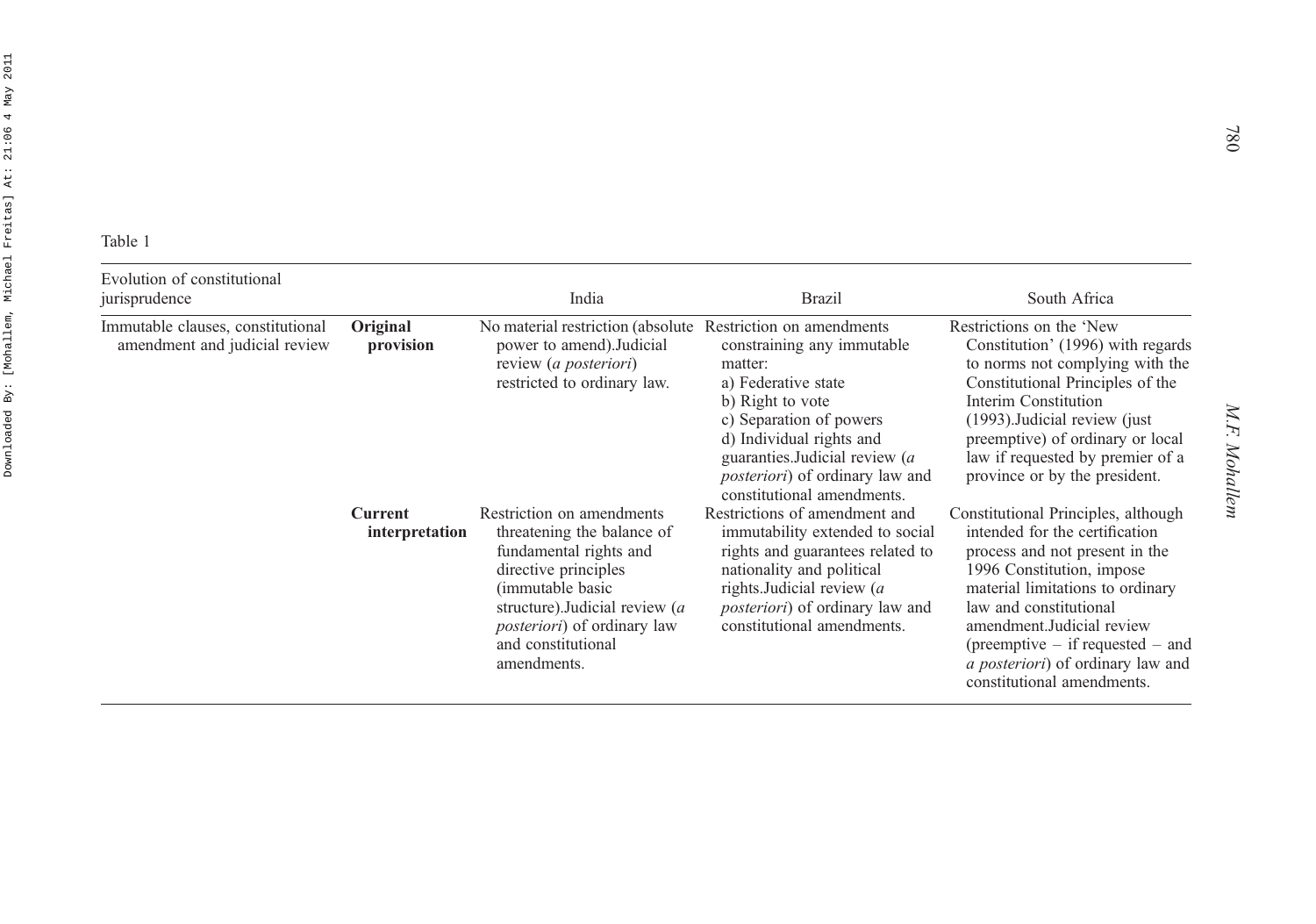amendments. The SACC also expanded the original competence of preemptive judicial review of ordinary law (conditioned to request) to a posteriori judicial review power.<sup>122</sup> In certain cases, indeed, the Court preemptively underlines that the subject matter of the piece of law in discussion cannot be altered either by ordinary law or by constitutional amendment. With this interpretation it prevents the possibility of a new round of constitutional dialogue, since the Court's final and insuperable position on the question is already known.

#### 6.2. Immutable clauses as tools for protecting fundamental rights

Does the immutable clauses doctrine make rights protection more effective? One could speculate that the Indian parliament would have abolished fundamental rights if the assertive ruling of the basic structure doctrine had not impeded it. One could also assume that the Brazilian National Congress would have eliminated the universal and gratuitous character of the right to health in order to avoid budget intrusion from the courts, if not constrained by the immutable clauses. Alternatively, it could be argued that in both cases the parliaments would have never dared amending fundamental rights deeply rooted in the national legal culture. In fact, leaving aside the second-guessing, the assessed jurisprudence does not allow conclusions on whether the fundamental rights of the peoples are more or less protected by limiting the parliaments' prerogatives of amending the constitutions.

Nonetheless, it is possible to identify two essential features of immutable clauses related to rights protection: first, they operate for the courts as strategic trumps, and are used in accordance with the desired preeminence. When the SACC found no breach to minorities' political rights in New National Party or in Floor-Crossing cases, it made a clear choice of non-interference and ignored the immutable Constitutional Principle XIV, which requires that 'provision shall be made for participation of minority political parties in the legislative process in a manner consistent with democracy'.<sup>123</sup> The correspondent cases ruled by the BSFT had different outcomes. The BSFT found itself legitimate to intrude in parliamentary affairs interpreting immutable clauses and ruling that the principle of party loyalty affects all parties' membership changes in Parliament.<sup>124</sup>

Second, immutable clauses are jurisprudential constructions of a constitution's core inside the extensive constitutional text.<sup>125</sup> The process vests the selected norms with a superconstitutional status that not only creates hierarchy but also immobilises the norm to everyone else but to the constitutional court.

#### 7. Conclusion

The development of entrenched constitutions in IBSA is a historical response to violence and oppression. Nevertheless, the creation of immutable clauses institutes deep distrust of the legislature and thence of the popular sovereignty of future generations. The rigidity of immutable constitutional norms seizes the core of the legislature's constituent power and unbalances the delicate democratic stability supporting the system of judicial review. On the one hand, the jurisprudence of IBSA shows that the courts are unwilling to withdraw their expanded competence, and use the immutable clauses to preserve such power. On the other hand, when critical issues for the parliament and the executive are at stake, the abundant potential of the immutable clauses is not explored in the same way by the courts of India, Brazil and South Africa: whilst the SACC showed moderation and concern towards the other branches of government, the ISC and particularly the BSFT relied on the theory of the immutable clauses to change constitutional rules through interpretation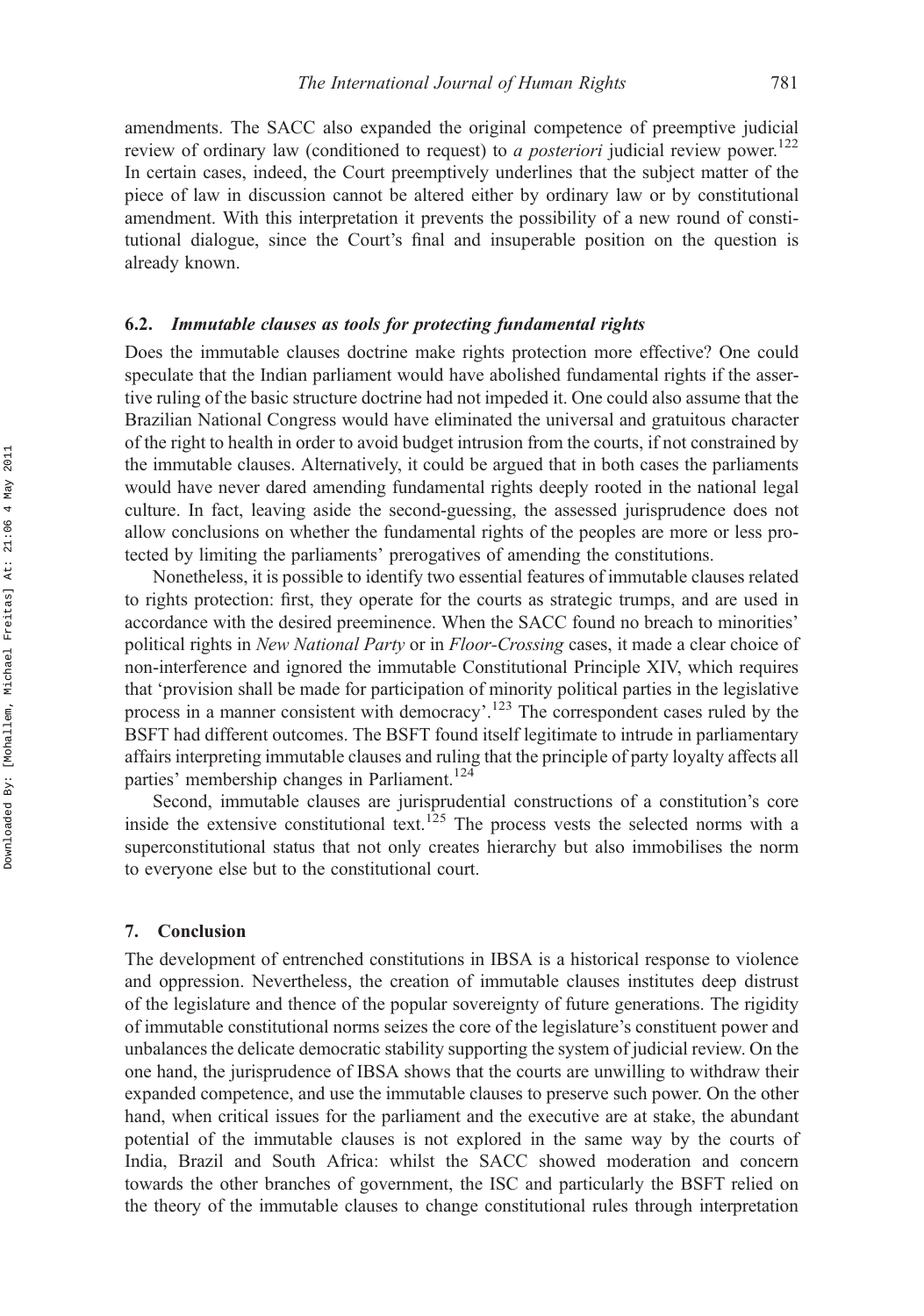and to limit the government's range of political decisions. Although parliamentary responses to judicial interpretations through constitutional amendments are unusual or practically impossible in systems with synthetic constitutions, this is not the case for IBSA. Their extensive and detailed constitutions diminish the discretion of abstract judicial interpretation to strike down legislations. At the same time, it exposes the constitutions to frequent amendments aimed at modifying outdate clauses and evolving rights. Immutable clauses, in fact, limit the intervention of parliaments onto civil, political and social rights. Yet, it is contended, they obstruct democratic dialogue between the judiciary and the legislative branches while not necessarily providing greater protection for rights.

### Acknowledgements

I am grateful to Natalie Rosen for her insights and constructive criticisms on the earlier versions of this article. I also want to extend my appreciation and acknowledgement to Dr Laura Niada of the University of Westminster for her precise comments and suggestions. Responsibility for eventual errors is mine alone.

### **Notes**

- 1. Ronald Dworkin, 'Constitutionalism and Democracy', European Journal of Philosophy, no. 3 (1995): 2.
- 2. Frank Michelman, Brennan and Democracy (Princeton, NJ: Princeton University Press, 1999): 4–5.
- 3. Bruce Ackerman, We the People: Foundations (Cambridge: Harvard University Press, 1991): 11.
- 4. Ibid.: 11. Ackerman refers to Alexander Bickel's expression.
- 5. See Mark Tushnet, Weak Courts, Strong Rights: Judicial Review and Social Welfare Rights in Comparative Constitutional Law (Princeton, NJ: Princeton University Press, 2008):  $ix - x$  and Jeremy Waldron, 'The Core of the Case against Judicial Review', Yale Law Journal, no. 115 (2006): 1354.
- 6. Jeremy Waldron, 'The Core of the Case against Judicial Review', Yale Law Journal, no. 115 (2006): 1353.
- 7. Ibid.
- 8. William Marbury v. James Madison, Secretary of State of the United States, 5 US 137, 1 Cranch 137; 2 L. Ed. 60; 1803 U.S. LEXIS 352. Marbury v. Madison is usually remembered as the landmark case inaugurating the power of judicial review.
- 9. See IBSA trilateral agreement,<www.ibsa-trilateral.org//index.php> (access 27 July 2009).
- 10. The Brasilia Declaration (2003), [www.dfa.gov.za/docs/2005/ibsa\\_brasilia.htm](www.dfa.gov.za/docs/2005/ibsa_brasilia.htm) (access 27 July 2009).
- 11. See IBSA Project at<www.conectas.org/IBSA/ibsa.htm> (accessed 20 August 2009).
- 12. Mark Tushnet, Weak Courts, Strong Rights: Judicial Review and Social Welfare Rights in Comparative Constitutional Law (Princeton, NJ: Princeton University Press, 2008): 19 –20.
- 13. Rodrigo Brandão, 'Direitos Fundamentais, Cláusulas Pétreas e Democracia: uma proposta de justificação e aplicação do Art. 60, par. 40 da CF/88', Revista Eletrônica de Direito do Estado, <www.direitodoestado.com.br/codrevista.asp?cod=191> (accessed 17 July 2009): 2.
- 14. Ibid.: 3.
- 15. Cass R. Sunstein and Stephen Holmes, 'The Politics of Constitutional Revision in Eastern Europe' in Sanford Levinson (ed.) Responding to Imperfection: The Theory and Practice of Constitutional Amendment (Princeton, NJ: Princeton University Press, 1995): 290.
- 16. Theunis Roux, 'Legitimating Transformation: Political Resource Allocation in the South African Constitutional Court', in Siri Gloppen, Roberto Gargarella and Elin Skaar (eds.), Democratization and the Judiciary: The Accountability Function of Courts in New Democracies (London: Ashgate, 2004): 92.
- 17. Lord Lester of Herne Hill QC and O'Cinneide, 'The Effective Protection of Socio-Economic Rights', 20.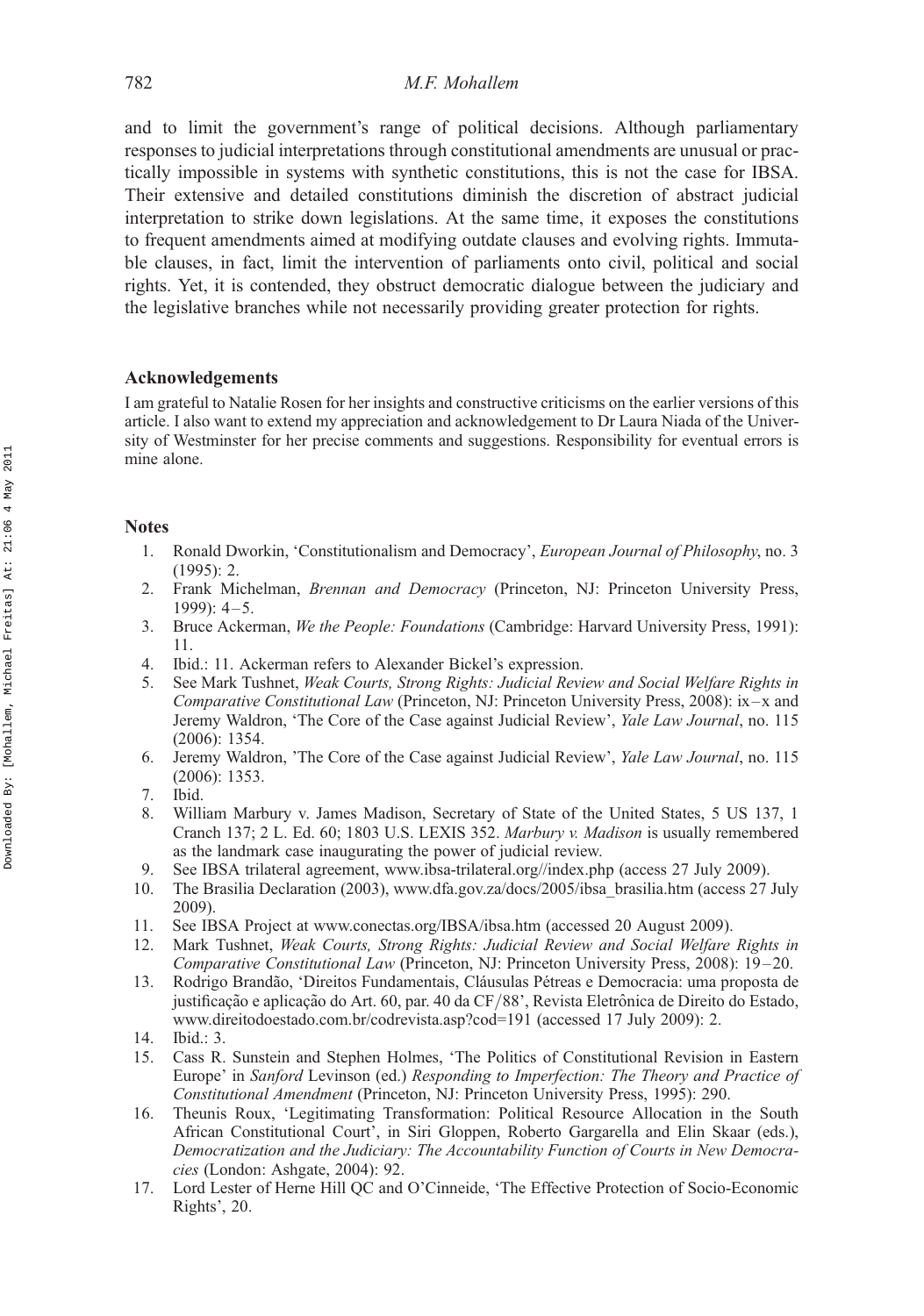- 18. Michel Troper, 'The logic of justification of judicial review', International Journal of Constitutional Law, no. 1 (2003): 115.
- 19. Ibid., 116.
- 20. Jeremy Waldron, Law and Disagreement (Oxford: Oxford University Press, 1999): 221-222.
- 21. Stephen Holmes and Cass R. Sunstein, The Cost of Rights: Why Liberty Depends on Taxes (New York: Norton, 1999), 304.
- 22. John R. Vile, 'The Case against Implicit Limits on the Constitution Amending Process' in Sanford Levinson (ed) Responding to Imperfection: The Theory and Practice of Constitutional Amendment (Princeton, NJ: Princeton University Press, 1995): 200.
- 23. Oscar Vieira, A Constituição e sua Reserva de Justica (São Paulo: Malheiros Editores, 1999), 19.
- 24. Michael Perry, The Constitution in the Courts: Law or Politics? (New York: Oxford University Press, 1994): 21.
- 25. Vieira, A Constituição, 246-247.
- 26. Tushnet, Weak Courts, Strong Rights, 24.
- 27. Ibid: xi.
- 28. Ibid: 79.
- 29. Ibid at p.23
- 30. Ibid at p.228
- 31. See Margit Cohn and Mordechai Kremnitzer, 'Judicial Activism: A Multidimensional Model', Canadian Journal of Law and Jurisprudence, no. 18 (2005): 335.
- 32. Tushnet, Weak Courts, Strong Rights: 34.
- 33. Mark Tushnet, Taking the Constitution Away from the Courts (Princeton, NJ: Princeton University Press, 1999): 9–10. Tushnet classifies this distinction as 'thick' and 'thin' constitutions.
- 34. Evidently constitutional amendments are never a simple process. They have a high price in democracy and politicians balance the necessity with the political cost.
- 35. S. P. Sathe, 'India: From Positivism to Structuralism' in Jeffrey Goldsworthy (ed), Interpreting Constitutions: A Comparative Study (Oxford: Oxford University Press, 2006): 215.
- 36. Burt Neuborne, 'Constitutional court profile: the Supreme Court of India', International Journal of Constitutional Law, no. 476 (2003): 476.
- 37. The Constitution of India (1949), art. 368. This article was altered by the twenty-fourth amendment in 1971.
- 38. Ibid, arts. 3, 4, 11, 105(3), 120, 196(3), 345 and 348.
- 39. Ibid at article 368.
- 40. Indian Constitutional Assembly documents. CAD, Vol 9, 1195, apud Sathe, 'India: From Positivism to Structuralism': 229.
- 41. Sathe, 'India: From Positivism to Structuralism': 228.
- 42. Shankari Prasad v India 1951 AIR 1951 SC 458 and Sajjan Singh v Rajasthan AIR 1965 SC 845
- 43. I. C. Golaknath and others v State of Punjab and others AIR 1967 SC 1643.
- 44. S. P. Sathe, Judicial activism in India: Transgressing Borders and Enforcing Limits (New Delhi: Oxford University Press, 2006): 8.
- 45. For more on the ISC positivist approach in early years see Sathe, 'India: From Positivism to Structuralism', 242; and Neuborne, 'Constitutional court profile', 479.
- 46. Golaknath, 8.
- 47. Ibid, 99-100.<br>48. Keshavanada
- Keshavanada Bharti v State of Kerela (1973) 4 SCC 225.
- 49. Upendra Baxi, The Indian Supreme Court and Politics (Lucknow: Eastern Book Company, 1980): 12.
- 50. Constitution of India, art.124.
- 51. Neuborne, 'Constitutional court profile', 480 –481.
- 52. Minerva Mills Ltd. v Union of India, AIR 1980 SC 1789.
- 53. Ibid.
- 54. Sathe, Judicial Activism in India, 87.
- 55. The Ninth Schedule is a protection against judicial review authorised by article 31B of the Indian Constitution that states 'none of the Acts and regulations specified in the Ninth Schedule ... shall be deemed to be void ... on the ground that such Act ... is inconsistent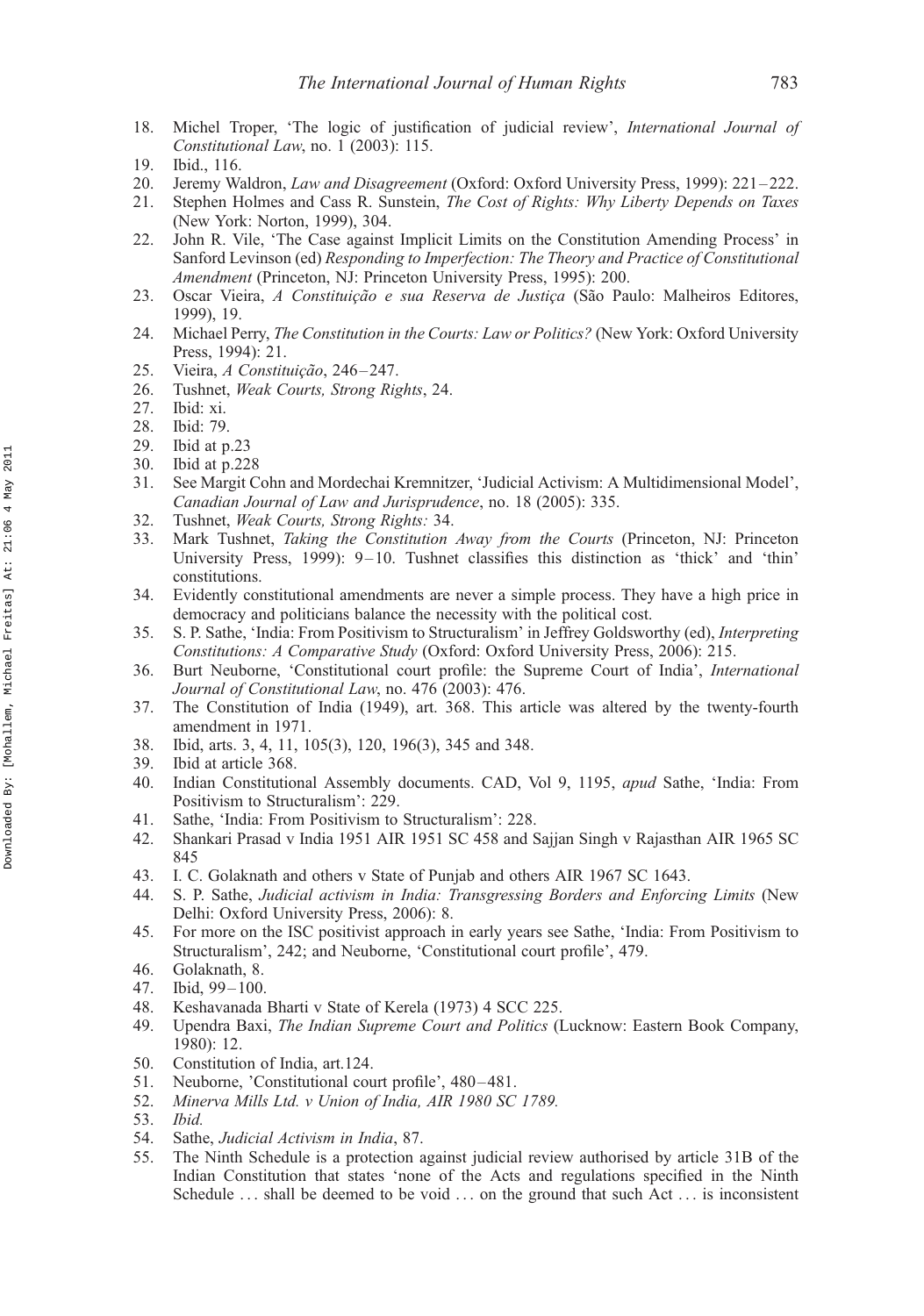with ... any provisions of this Part, and notwithstanding any judgment, decree or order of any court or Tribunal to the contrary, each of the said Acts and Regulations shall, subject to the power of any competent Legislature to repeal or amend it, continue in force'. Constitution of India, art. 31B.

- 56. I.R. Coelho v. State of Tamil Nadu, (1999) 7 SCC 580.
- 57. Indira Gandhi v. Raj Narain (1975) Supp. SCC 1.
- 58. Coelho (1999), paragraph  $152$ , iii-iv.
- 59. For cases in which the basic structure doctrine has been successfully invoked, see *Indira* Gandhi v. Raj Narain, P. Sambamurthy v. A.P., L. Chandra Kumar v. India and S.R. Bommai and others v. Union of India and others.
- 60. Anirudh Burman, 'Locating Post-Modern Constitutionalism in India: The Basic Structure Doctrine', Social Science Research Network (SSRN),<http://ssrn.com/abstract=1006621> (accessed 30 July 2009): 16.
- 61. R. Sudarsham, 'Courts and Social Transformation in India' in Roberto Gargarella, Pilar Domingo and Theunis Roux (eds), Courts and Social Transformation in New Democracies: An Institutional Voice for the Poor? (Aldershot: Ashgate, 2006): 165.
- 62. Brazilian Constitution, article 60(2).
- 63. Brazil has 27 registered political parties, of which 19 have representatives in the Chamber of Deputies,<www.tse.gov.br/internet/partidos/index.htm> (accessed 12 August 2009).
- 64. Brazilian Constitution, article 60(4).
- 65. For an overview of the Brazilian Charter of Fundamental Rights, see Oscar Vieira, 'The Brazilian Charter of Fundamental Rights: A Brief Introduction' (2008) working paper for the Courting Justice IBSA Conference, Delhi, April 2008, [www.conectas.org/IBSA/Paper\\_](www.conectas.org/IBSA/Paper_Introduction.doc) [Introduction.doc](www.conectas.org/IBSA/Paper_Introduction.doc) (accessed 14 July 2009).
- 66. ADI 939/93 DF, p.275.
- 67. ADI 3105/DF p.164– 169.
- 68. Luis R. Barroso, 'Judicialização, Ativismo Judicial e Legitimidade Democrática' (2008), Editora OAB,<www.oab.org.br/oabeditora/users/revista/1235066670174218181901.pdf> (accessed 19 July 2009): 1.
- 69. Ibid, 2.
- 70. Julio Rios-Figueroa and Matthew Taylor, 'Institutional Determinants of the Judicialisation of Policy in Brazil and Mexico', Journal of Latin American Studies, no. 38 (2006): 749 and Barroso, 'Judicialização, Ativismo Judicial e Legitimidade Democrática', 3.
- 71. O. Vieira, 'Supremocracia' (2008), Revista de Direito do Estado 12, apud Barroso, 'Judicialização, Ativismo Judicial e Legitimidade Democrática', 3.
- 72. The following are able to propose the abstract judicial review: President, Senate, Chamber of Deputies, states Chamber of Deputies, states Governors, Attorney-General, Council of the Brazilian Bar Association, political party and national syndicates and professional associations.
- 73. The full list on<www.stf.jus.br/portal/cms/verTexto.asp?servico=jurisprudenciaSumulaVinculante>. (accessed 26 January 2011).
- 74. Rios-Figueroa and Taylor, 'Institutional Determinants', 745 –746. External independence reflects the extent to which justices can reflect their preferences in their decisions without facing retaliation measures from other branches of government, whereas internal independence refers to the extent to which lower court judges can make decisions without taking into account the preferences of their hierarchical superiors.
- 75. Carlos Santiso, 'Economic Reform and Judicial Governance in Brazil: Balancing Independence with Accountability', in Siri Gloppen, Roberto Gargarella and Elin Skaar (eds.), Democratization and the Judiciary: The Accountability Function of Courts in New Democracies (London: Frank Cass, 2004): 163.
- 76. See RE 267612/RS, RE 267612/RS, AI 570455/RS, and RE 198265/RS.
- 77. Action of Disconformity with Fundamental Precept ADPF n.45. This is one type of instrument to propose judicial review in Brazil.
- 78. Ibid, 6.
- 79. Ibid.
- 80. Ibid.
- 81. Daniel Wang, 'Escassez de recursos, custos dos direitos e reserva do possível na jurisprudência do Supremo Tribunal Federal', Anual Papers, Latin American and Caribbean Law and Economics Association (ALACDE), Berkeley Program in Law & Economics (2007),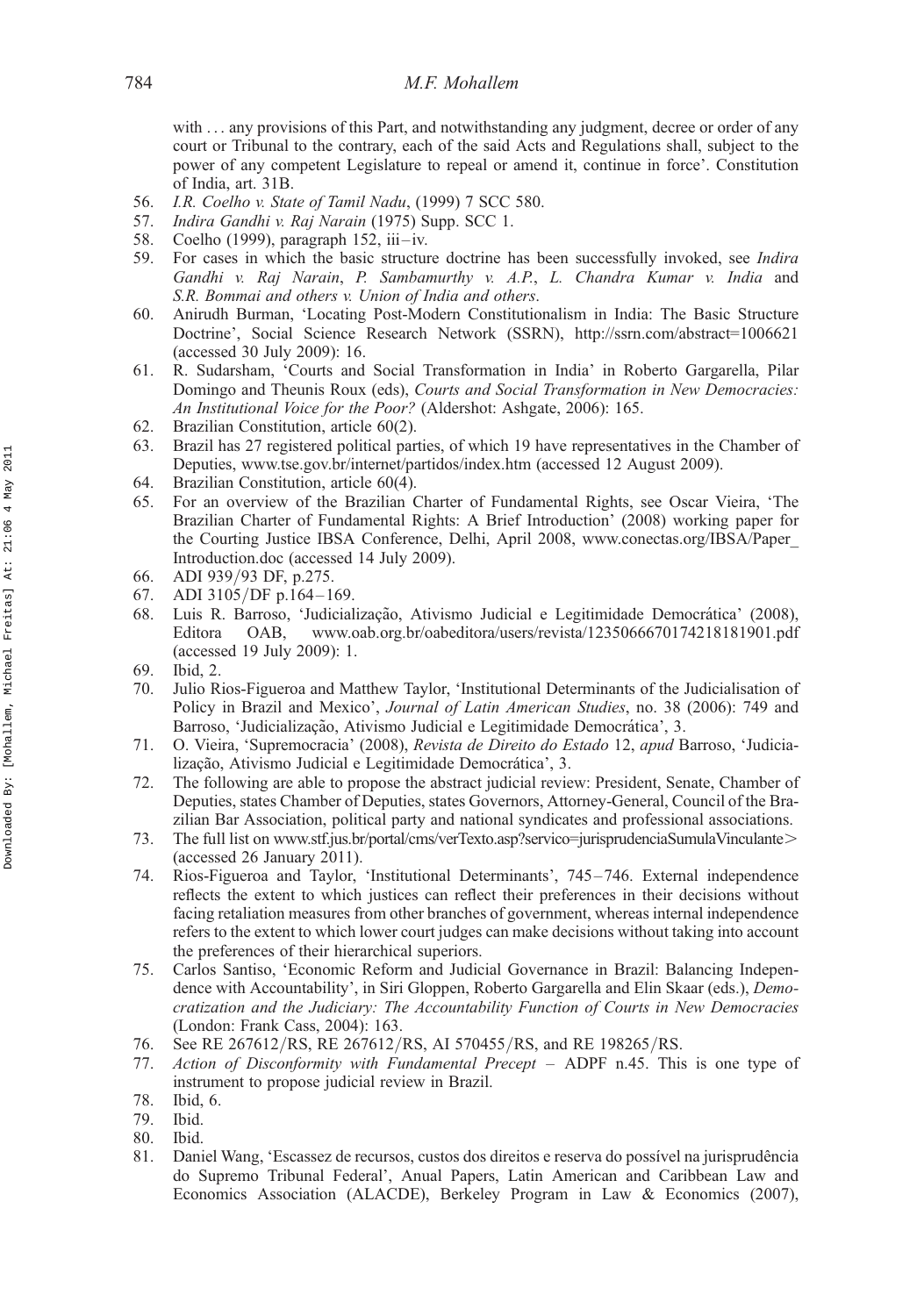<http://repositories.cdlib.org/bple/alacde/050207-16/>, (accessed 16 August 2009). The author discusses 12 cases ruled by the BSFT concerning the right to heath.

- 83. Although the final result was 6x5, some Justices had partial agreement with the law. The disagreement referred to the extent of the conditions imposed by the Court.
- 84. ADI 3510/DF.
- 85. 410 U.S. 113 93 S. Ct. 705; 35 L. Ed. 2d 147; 1973 U.S. LEXIS 159.
- 86. MS 24849/DF.
- 87. MS 26602/DF (2007).
- 88. See also, for example, the provisional decision of the ADI 4048 MC/DF. The request of judicial review was filed against the use by the president of the Republic of provisional measures to create extraordinary credit for the Union budget law.
- 89. See for instance the constitutional amendments number 19, 29, 39 and 52 overruling BSFT decisions.
- 90. Barroso, 'Judicialização, Ativismo Judicial e Legitimidade Democrática',  $4-5$ .
- 91. Lord Lester of Herne Hill QC and O'Cinneide, 'The Effective Protection of Socio-Economic Rights', 20.
- 92. Heinz Klug, 'South Africa: From Constitutional Promise to Social Transformation' in Jeffrey Goldsworthy (ed), Interpreting Constitutions: A Comparative Study (Oxford: Oxford University Press, 2006), 267.
- 93. Ran Hirschl, Towards Juristocracy: The Origins and Consequences of the New Constitutionalism (Cambridge, MA: Harvard University Press, 2004), 15.
- 94. Ibid, 92.
- 95. Ibid, 98.
- 96. Constitution of the Republic of South Africa (1993), s.73(1).
- 97. Roux, 'Legitimating Transformation', 109.
- 98. Certification of the Constitution of The Republic of South Africa, 1996 CCT 23/96.
- 99. Curiously, this evaluation of the mere formal compliance of the National Assembly with the court's rulings is also expressed in the Court's official website [www.constitutionalcourt.org.](www.constitutionalcourt.org.za/site/theconstitution/thecertificationprocess.htm) [za/site/theconstitution/thecertificationprocess.htm](www.constitutionalcourt.org.za/site/theconstitution/thecertificationprocess.htm) (accessed 14 August 2009).
- 100. Roux, 'Legitimating Transformation', 112.
- 101. Klug, 'South Africa', 278.
- 102. Constitution of South Africa s.74.<br>103. Electoral Commission of South At
- 103. Electoral Commission of South Africa,<www.elections.org.za> (accessed 14 August 2009).
- 104. Constitution of the Republic of South Africa (1996), s. 74, 80 and 84 (2) b, c.
- 105. For instance, see the second constitutional (and immutable) principle, from which it is possible to construe the absolute protection of any civil, political, social, economic and cultural rights: 'Everyone shall enjoy all universally accepted fundamental rights, freedoms and civil liberties, which shall be provided for and protected by entrenched and justiciable provisions in the Constitution ....<sup>7</sup>
- 106. Roux, 'Legitimating Transformation', 136-137.
- 107. Soobramoney v Minister of Health (KWaZulu-Natal) 1998 (1) SA 765 (CC), par.36.
- 108. 2001 (1) SA 46 (CC).
- 109. Roux, 'Legitimating Transformation', 98.
- 110. The New National Party Of South Africa v. The Government of the Republic of South Africa 1999 (3) SALR 191 (CC).
- 111. Ibid at par. 15.<br>112. Roux, 'Legitim
- 112. Roux, 'Legitimating Transformation', 127.
- 113. MS 26602/DF (2007).
- 114. Floor crossing was a system under which members of parliament, members of provincial legislatures and local government councillors could change or form a new party without losing their seats (the system was abolished in January 2009).
- 115. Ibid, par.12.
- 116. Richard Calland, Anatomy of South Africa: Who Holds the Power Today? (Cape Town: Zebra Press, 2006): 226.
- 117. Iain Currie, 'Judicious Avoidance', South African Journal on Human Rights, no. 15 (1999): 147.
- 118. See the above discussed Brazilian cases CPI dos Bingos and party fidelity.

<sup>82.</sup> ADI 3510/DF.